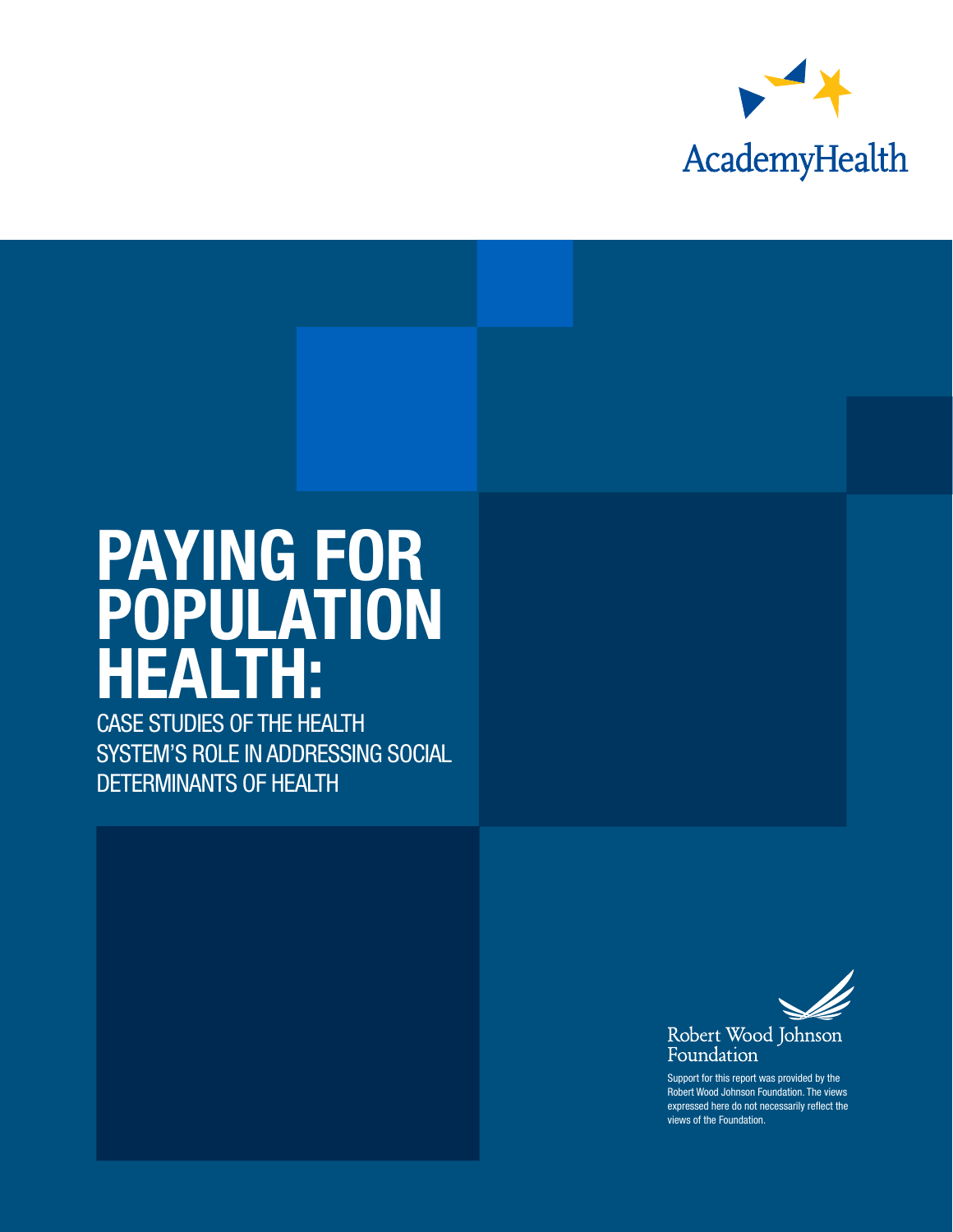# Table of Contents

| Burlington, Vermont: Reducing Health Care Costs and Homelessness through Temporary                     |
|--------------------------------------------------------------------------------------------------------|
|                                                                                                        |
|                                                                                                        |
| Local and State Health Care Environment: Coverage, Health Care System Structure and Payment 7          |
|                                                                                                        |
|                                                                                                        |
| Cincinnati, Ohio: Reducing Infant Mortality through Community-Clinical Collaborations 10               |
|                                                                                                        |
| 13. 13 The Local and State Health Care Environment: Coverage, Health Care System Structure and Payment |
|                                                                                                        |
|                                                                                                        |
| Greenville, South Carolina: Building an Accountable Care Organization for the Uninsured 15             |
|                                                                                                        |
|                                                                                                        |
|                                                                                                        |
|                                                                                                        |
| Muskegon, Michigan: Improving Health through Community-Based Care Coordination 20                      |
| History of the Health Project: Coalitions and Community Health Workers 20                              |
| The Local and State Health Care Environment: Coverage, Health Care System Structure and Payment 22     |
|                                                                                                        |
|                                                                                                        |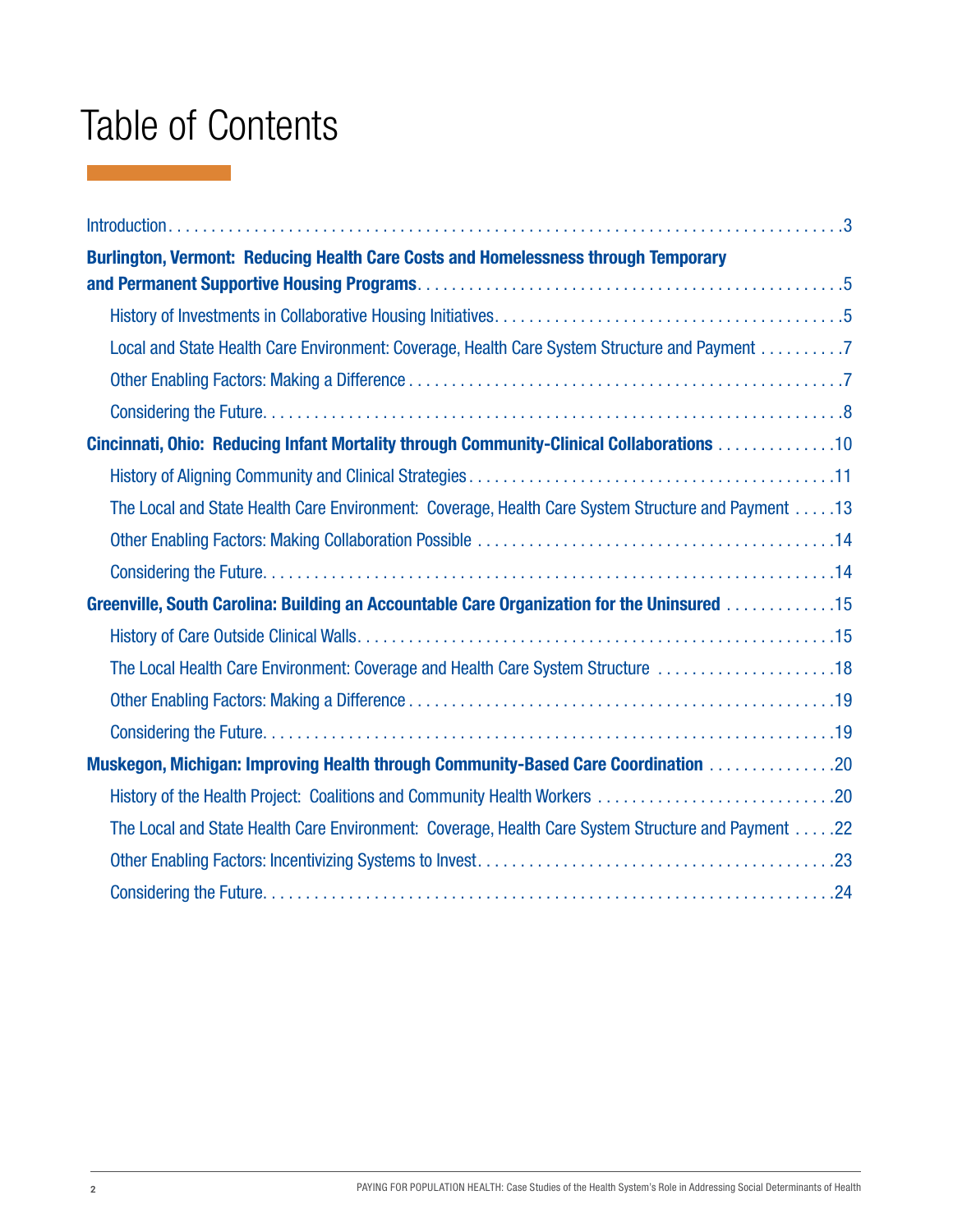# INTRODUCTION

With support from the Robert Wood Johnson Foundation, AcademyHealth launched the Payment [Reform for Population Health](http://www.academyhealth.org/p4ph) initiative in 2016 to explore improving community-wide health through the transformation of the health care payment system. As part of their efforts to identify the opportunities and challenges associated with linking payment reform to population health, AcademyHealth requested development of four case studies of sites where health systems were actively involved in addressing social determinants of health (SDOH) including housing, employment, education, food security, transportation, healthy behaviors, and neighborhood and built environment. With these criteria, the following case study sites were selected having respectively developed interventions focused on medically complex homeless individuals, people with chronic diseases, pregnant women and their newborns, and uninsured individuals with multiple chronic conditions: Burlington, VT; Muskegon, MI; Cincinnati, OH; and Greenville, SC.

Each of the following case studies includes a detailed description of the intervention, outlines enabling factors, and provides considerations for the future.

To learn more about the Payment Reform for Population Health initiative, visit www.academyhealth.org/p4ph.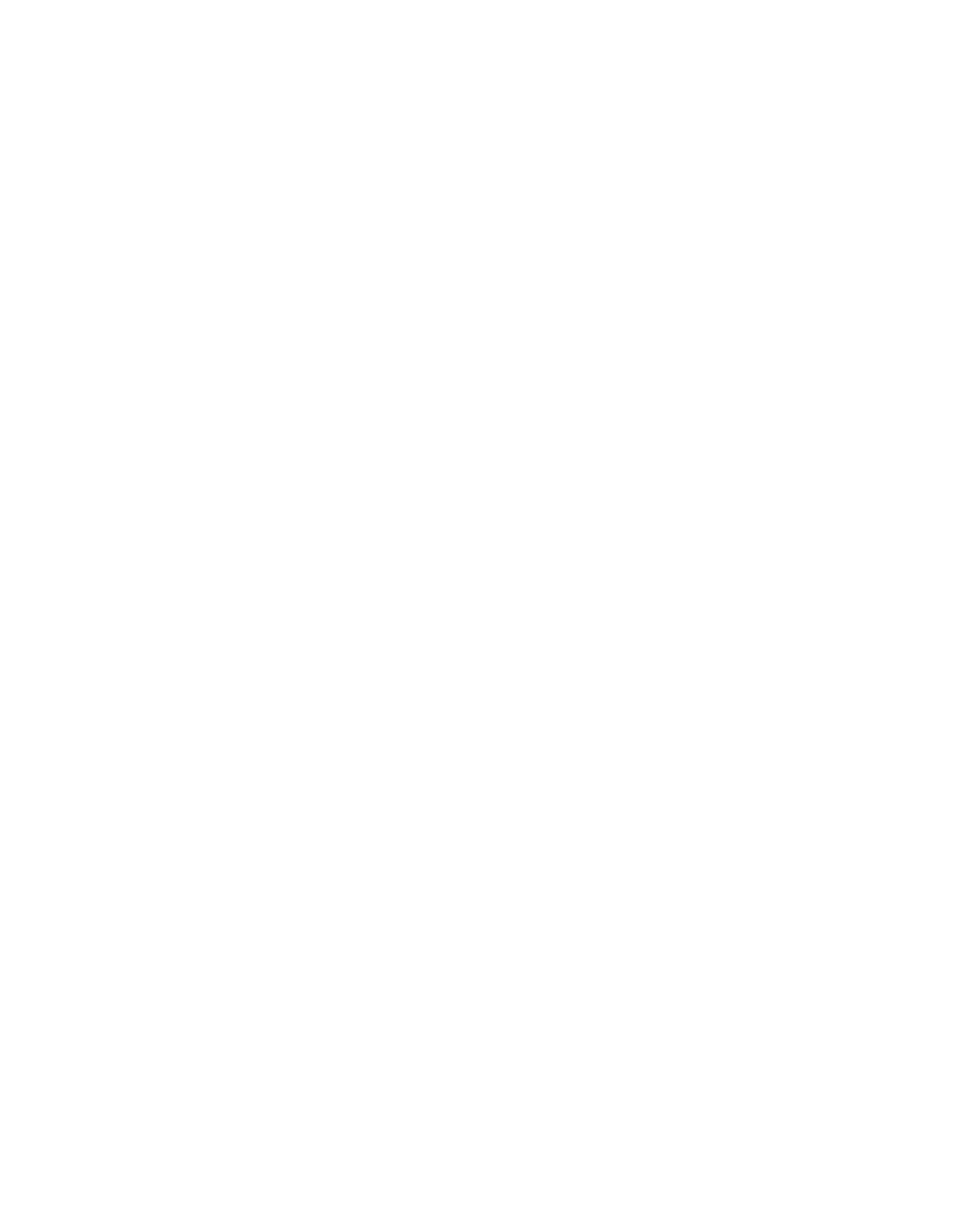## **Burlington, Vermont:** Reducing Health Care Costs and Homelessness through Temporary and Permanent Supportive Housing Programs

#### Project Partners

United Way of Northwest Vermont Burlington Housing Authority Community Health Center of Burlington Champlain Housing Trust Champlain Valley Office of Economic Opportunity Steps to End Domestic Violence Howard Center Chittenden County Continuum of Care Fanny Allen Foundation Vermont Housing & Conservation Board Vermont Community Loan Fund Vermont Community Foundation State of Vermont Agency of Human Services Other state agency & development partners

Over the last four years, the University of Vermont Medical Center (UVM Medical Center) in Burlington has worked with public and private partners to support three supportive housing projects for homeless people with complex medical needs. The hospital was facing significant challenges finding discharge options for their homeless patients. Additionally, as a founder of the statewide Accountable Care Organization (ACO), the UVM Medical Center's business model increasingly focused on controlling costs, while improving health outcomes. As the only hospital in Burlington, they bore all the risk for avoidable acute and emergent care related to patients' social determinants of health.

However, pressing need was not the only reason investing in housing became the hospital's strategy. There were other strategic alignments. The United Way of Northwest Vermont had been a driving force in shaping the region's homeless service agenda; their executive director sat on the hospital's community benefits committee. The hospital medical director led UVMMC's population health efforts and understood the potential value of upstream strategies. Finally, there were willing and knowledgeable housing, supportive services, and investment partners.

The joint effort that started in 2013 has resulted in the development of 23 permanent and four short-term housing units for medically fragile individuals as well as 59 motel beds with supportive services. Vermont's unique health care environment and cross-sector financing and collaboration has made it possible for the housing investments to be in the hospital's financial interest as well as aligned with its mission.

#### History of Investments in Collaborative Housing Initiatives

In 2010, two homeless men froze to death. The state of Vermont responded by expanding access to temporary motel vouchers but, by 2013, costs for these motel vouchers had tripled, so government administrators limited eligibility. The stricter state rules made it difficult for mental health, substance abuse and other health and human service providers to discharge or domicile homeless people whose medical needs made it risky for them to be on the street. For the UVM Medical Center, the new restrictions created an operational problem: homeless people remained as inpatients or in the emergency department (ED) even though they no longer required that level of care. Yet, discharging fragile people to the street put patients at risk and often resulted in more frequent readmissions.

#### First Housing Initiative

At the same time, the Champlain Housing Trust (CHT) was re-directing some of its affordable housing focus to the burgeoning homelessness problem. They believed they could operate a more efficient motel structure than the state's commercial motel program. Jointly with the United Way, they approached the UVM Medical Center to try to solve a shared problem. The Trust had the capacity to acquire, renovate, and manage property for low income individuals; and the Medical Center had a community benefit commitment and a growing care delivery and cost problem. In November 2013, CHT purchased a 59-room commercial motel, remodeled and opened it as Harbor Place, temporary housing with supportive services for homeless individuals. CHT was able to undercut the state's prior rate for commercial motel shelter services by 40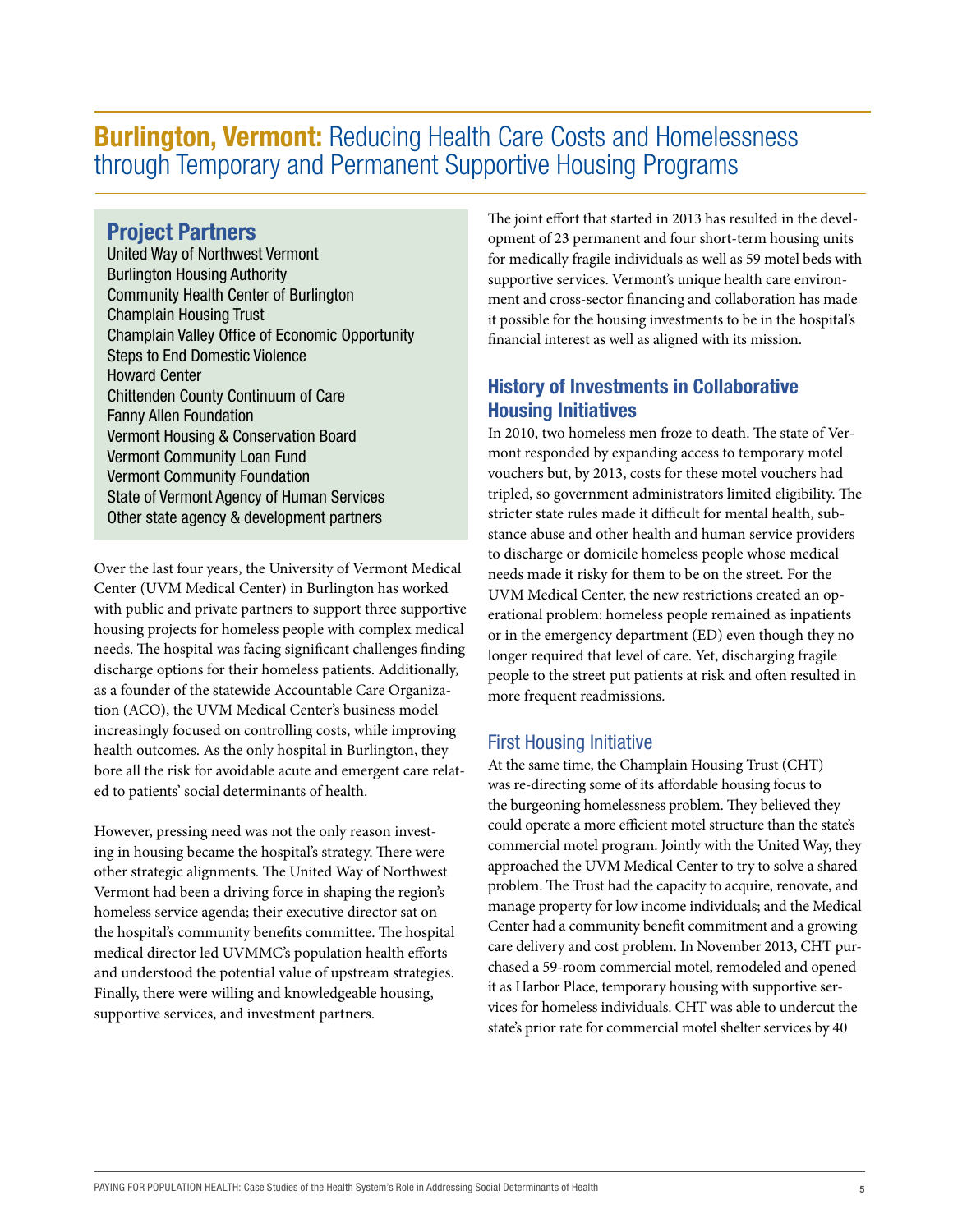percent. The state, in turn, agreed to help finance a \$300,000 operating reserve and committed to reserving at least 30 beds each night for qualified people. United Way, the Fanny Allen Foundation, and the UVM Medical Center financed the rest of the operating reserve and the UVM Medical Center prospectively purchased 550 bed nights for the first year for patients who would be discharged from the hospital. The agreement allowed five other local health and human service providers to refer clients to Harbor Place. This commitment of rooms by the state and the UVM Medical Center allowed CHT to secure \$1.85 million in financing for acquisition and provision of rehabilitation services.

This initiative is a true collaborative effort. The UVM Medical Center's discharge planners place patients at Harbor Place who are homeless or unstably housed or who have medical or functional needs that prevent them from returning home. The median length of stay at Harbor Place is eight days, although guests can be there longer. CHT provides the property management services and three additional organizations provide case management services to motel guests: Safe Harbor, the Community Health Centers of Burlington's Healthcare for the Homeless program; the Champlain Valley Office of Economic Opportunity; and Steps to End Domestic Violence. In year two of the project, the UVM Medical Center estimates that Harbor Place resulted in \$500,000 in savings in inpatient admissions. Additionally, CHT reports that homeless people temporarily housed at Harbor place are five times more likely to end up in a permanent home than if they had gone to a commercial motel through the state's voucher system. Harbor Place provides an entry point for case management and other services that support housing readiness.

#### UVM Medical Center Use by Harbor Place Residents: 2013-2015

Patients Discharged from the Hospital: 95 Reduction in ED Visits: 42% Reduction in Inpatient Admission Costs: 81% Hospital Savings: \$10,300/person Overall Hospital Estimated Savings: \$1M

#### Second Housing Initiative

As Harbor Place was completing its first year, the original collaborators, along with the Burlington Housing Authority and the Chittenden County Homeless Alliance, began a new project to create permanent housing for chronically homeless people who are the most medically vulnerable. Using the national 100,000 Homes Campaign approach, volunteers conducted a community survey resulting in a wait list that prioritizes people

based on a Vulnerability Index. Because early experiences with Harbor Place indicated that stabilization of some of the discharged homeless residents required more and lengthier clinical and case management support than previously anticipated, CHT converted a second motel to provide permanent supportive housing to those at the top of the wait list, including those at Harbor Place. Beacon Apartments opened in January 2016, providing housing to 19 medically complex people and many with physical and behavioral comorbidities. As of December 2016, 16 of the 19 original residents remain housed at Beacon. After a year at Beacon, all residents are eligible for a flexible rental subsidy from the Burlington Housing Authority they can use anywhere in the community. As of January 2017, however, none of the residents who qualified for the vouchers accepted a move. Safe Harbor staff believe that residents stay at Beacon because of the accessible web of services embedded there, the community of residents that is forming, and the fact that many are still adjusting to life in permanent housing.

#### Third Housing Initiative

Through 2016, the UVM Medical Center faced an ever-expanding need for community housing that could support patients with short-term medical needs post discharge. At the same time, the housing providers recognized that some of the most medically and behaviorally complex homeless individuals in Harbor Place or on the housing waitlist required a more supportive environment than Harbor Place or Beacon provided. In December 2016, CHT and UVM Medical Center announced that CHT had acquired and would convert a third motel into four one-bedroom units of permanent supportive housing for the more complex individuals identified through the 100,000 Homes vulnerability assessment, and four units of temporary housing for eight patients discharged from the hospital but requiring short- and medium-term medical support. The new development will have on-site medical support and around-the-clock, non-licensed awake staff. The UVM Medical Center will invest \$3 million for this new development: \$1 million for CHT's purchase and rehab of the facility and \$2 million for rent and operating costs for the support services provided by Safe Harbor.

#### Building on Success: Beacon Apartments

- Operating reserve from Harbor Place helps support Beacon
- UVM Medical Center expands Safe Harbor support to provide case management
- $\blacksquare$  Modeling on similar patients allowed the hospital to project 60% cost reductions for year one of Beacon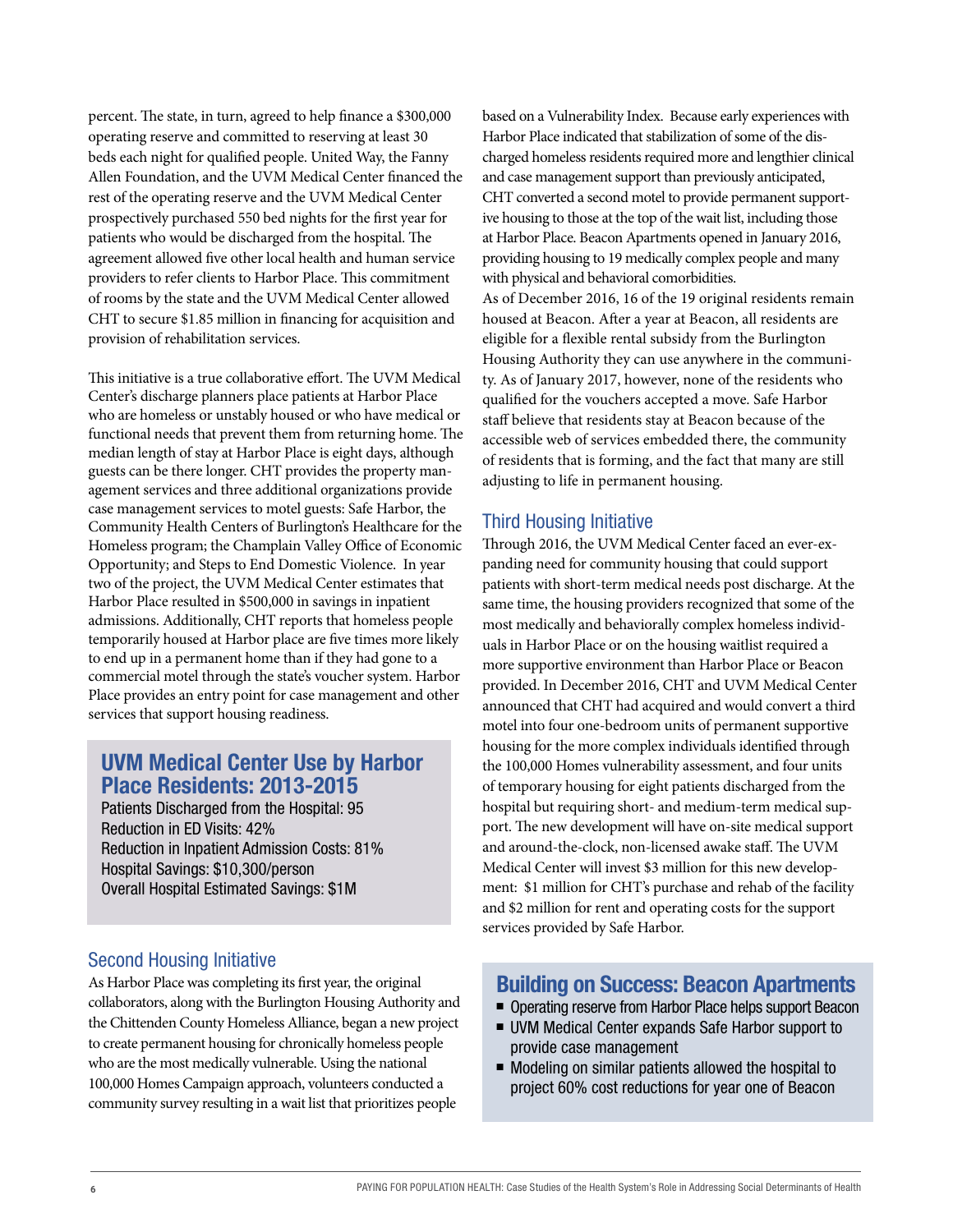#### Local and State Health Care Environment: Coverage, Health Care System Structure and Payment

#### Coverage

In the late 1980s, Vermont began implementing health coverage programs for uninsured populations. Incremental changes in insurance coverage, care delivery, and payment strategies continued to re-shape the healthcare environment for the next 20 years. A decade ago, legislation reformed the non-group market, expanded an employer-based premium assistance program, created a subsidized public insurance program, and established a state-led **Blueprint for Health**, a platform for systematic change. In 2011, legislation creating the state's health exchange also laid out the framework for progressive movement toward a single payer system. As of early 2015, the state had near universal coverage with 96 percent of Vermonters insured.

#### Blueprint for Health

A program for integrating a system of health care for patients, improving the health of the overall population and improving control over health care costs by promoting health maintenance, prevention, and care coordination and management. (18 VSA Chapter 13)

#### Health Care System Structure

The 2011 statute also created the independent Green Mountain Care Board (GMCB) which is responsible for controlling health care costs through hospital budget authorization, regulation of insurance companies, oversight of rate setting and payment reform, and innovation, including supporting the development of all payer ACOs. The GMCB approves hospital budgets and sets Net Patient Revenue (NPR) targets. Hospitals that exceed their NPR target are asked to provide rate relief for commercial insurers. Most recently, in October 2016, the Centers for Medicare and Medicaid Services (CMS) approved Vermont's all payer waiver that establishes a statewide ACO. By the end of 2022, the state expects that all Medicaid, approximately 90 percent of Medicare, and 70 percent of commercial insurer beneficiaries will be attributed to an ACO.

#### Payment and Financing

The UVM Medical Center, in collaboration with Dartmouth-Hitchcock, founded OneCare Vermont in 2014. This transition has been facilitated by its 20-year process of hospital acquisitions and mergers, beginning in 1995 when

Fletcher Allen Health Care was formed by the merging of two hospitals and an academic faculty practice, giving birth to the state's only academic medical center – now known as UVM Medical Center. This was followed by physician practice restructuring and expanding experience in risk-based payment arrangements. When the hospital's NPR exceeded targets last year, the UVM Medical Center sought partial allocation of its over-budgeted revenue for the financing of the newest supportive housing project. The UVM Medical Center was the first hospital to request funds to be redirected for any purpose other than insurance rate relief, a position not well-received by the insurance industry.

#### Other Enabling Factors: Making a Difference

Market dominance, an ACO structure, philanthropic history, and payment reform experiences would not have inherently prompted the UVM Medical Center to invest in supportive housing for their homeless patients. Other histories, relationships, and resources were central to mounting this successful population health strategy, including:

- **A History of Collective Action:** The Burlington area has a long history of cross-sector engagement in civic problem solving. The United Way of Northwest Vermont (UW) has played a particularly important role in facilitating collaboration. In 1996, UW convened a year-long community consultation in response to concerns regarding the planned hospital and medical practice mergers and federal threats to block grant Medicaid. Fletcher Allen provided significant support for this process, which both eased the development of the academic medical center and resulted in a 20-year healthy community strategy. CHT and its partners have continued to provide a platform for ongoing supportive and affordable housing, among other community health development efforts.
- Cross-Sector Resources & Alignment: The three supportive housing projects would not have been possible without CHT and its successful history in leveraging property acquisition, rehabilitation, management, and operational support. CHT also brought to bear critical state and local public agency support in acquiring an operating reserve, motel and permanent housing vouchers, collaborative case management support, and backing from political leadership. A well-functioning Healthcare for the Homeless program, Safe Harbor, based at the Community Health Centers of Burlington, brought experienced clinical and case management capacity, otherwise unavailable through the UVM Medical Center. Additionally, a network of other skilled service providers in domestic violence, mental health, and addiction services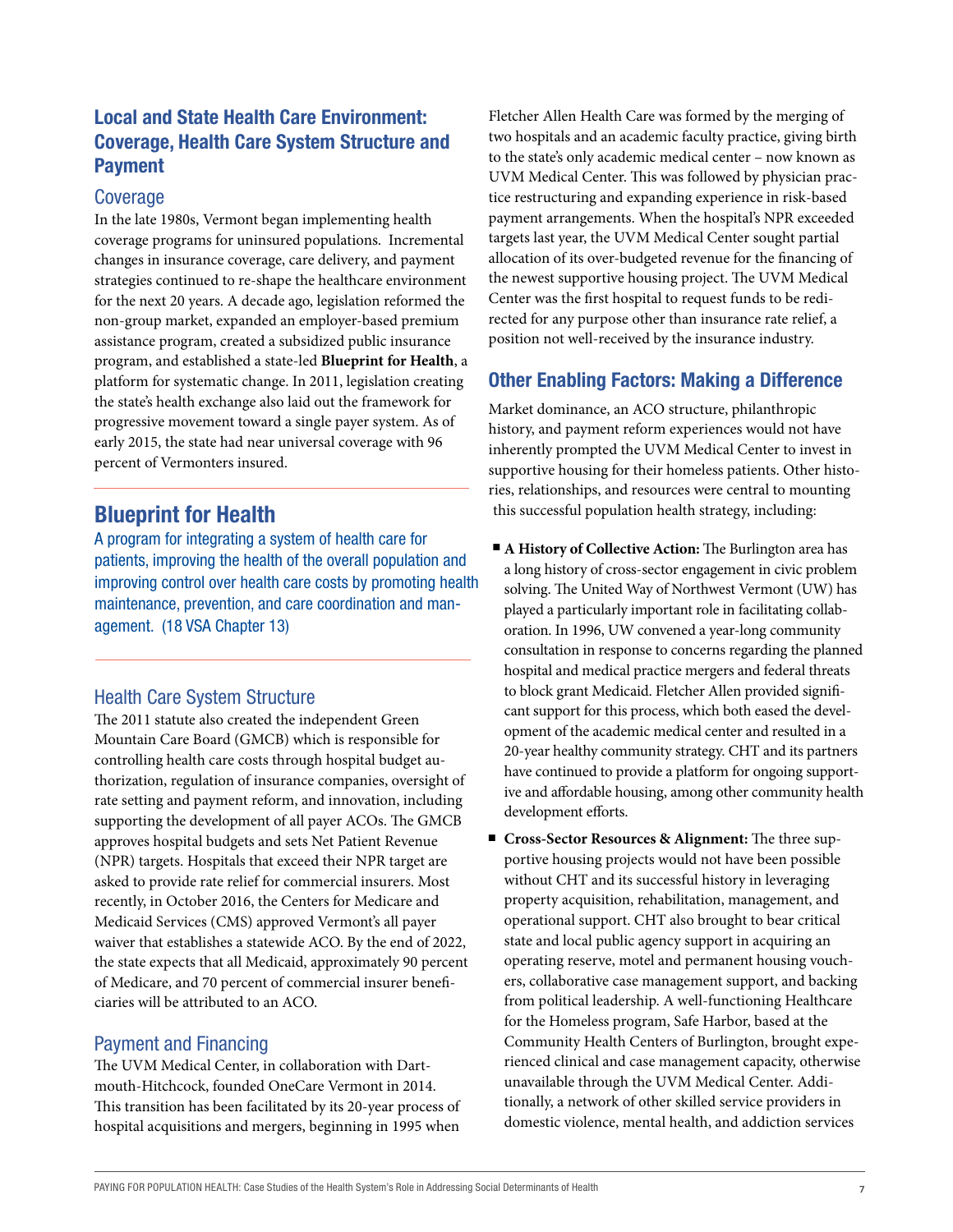has assured access to multiple evidence-based approaches to the chronically homeless population.

- **Hospital-Community Collaboration:** There are extensive historic and current financing, board membership, coalition and other relationships in Burlington that shaped these projects. Of particular note is the role UW plays as one of six community members of the 12-member UVM Medical Center community benefits committee, the Community Health Investment Committee. The committee is unusually situated to help align investment strategies both with other philanthropic organizations and with its own financing and policy development in the health, human services, and housing sectors.
- Integration of Population Health and Community **Benefits within the Hospital:** The UVM Medical Center's Chief Medical Officer serves as the ACO's population health leader and developed the Community Health Investment Committee – which makes investments in the community to improve community health and also reduce costs. Additionally, as an emergency medicine doctor, he knows the challenges that homeless patients present clinically and operationally to the hospital. Like his collaborators at CHT, he has been able to leverage critical utilization and cost data to evaluate the hospital system's community benefit and population health investments.
- <sup>n</sup>**Timing and Other Unique Circumstances Introduce Opportunity:** Constrained shelter resources created the initial emergency that prompted this cross-sector response. Neither the hospital, nor local philanthropy could answer the problem alone. CHT's decision to expand their mission provided an opportunity for collective action. The Burlington area had availability of nearby vacant and under-utilized vacation motel properties that could readily be converted for temporary and permanent housing use. Some of the community collaborators had already been working together in the prior shelter and their experience and resources were well-situated to make these new endeavors successful. Finally, the state's progress in supporting population health strategies and moving regional areas towards becoming accountable health communities had built a shared framework for improving health by addressing social determinants, including housing.

#### Considering the Future

Despite the successes to date, these novel supportive housing programs face several future challenges. Housing investments for complex individuals do not inherently result in reduced health care spending. While there was immediate financial and operational relief for the UVM Medical Center with the opening of Harbor Place, the return on investment for the second, Beacon Apartments, is less clear. Residents stay longer and have fixed and ongoing support costs. They also have fewer hospital stays from which ongoing savings can be realized. Additionally, where Beacon was envisioned to be a renewable resource that graduated tenants to more traditional permanent housing with the dedicated vouchers, the first-year experience is showing that this transition is more uncertain.

"A hospital bed is one of the most expensive places you could stay…This is exactly the kind of investment we need to make if we're going to achieve the goal of improving the health of our communities while controlling costs."

#### – *Hospital Executive*

As they move ahead, the Burlington collaborators face many questions shared by other health systems investing in social determinants of health:

- $\blacksquare$  How important is the impact the investment has on pay for performance requirements?;
- Does financial ROI need to be demonstrated and, if so, is the required time horizon going to be sufficient?;
- If Is it possible to better account for total cost of care across sectors?;
- $\blacksquare$  How do systems adjust their strategies in the face of uncertainty regarding the complexity and duration of patient support needs?; and
- $\blacksquare$  How do sectors build joint strategies when there may be multiple investors but savings accrue to a single sector?

Finally, as policymakers and health care leaders focus on controlling health care costs, these supportive housing projects represent a unique circumstance of health care premium dollars being very explicitly transferred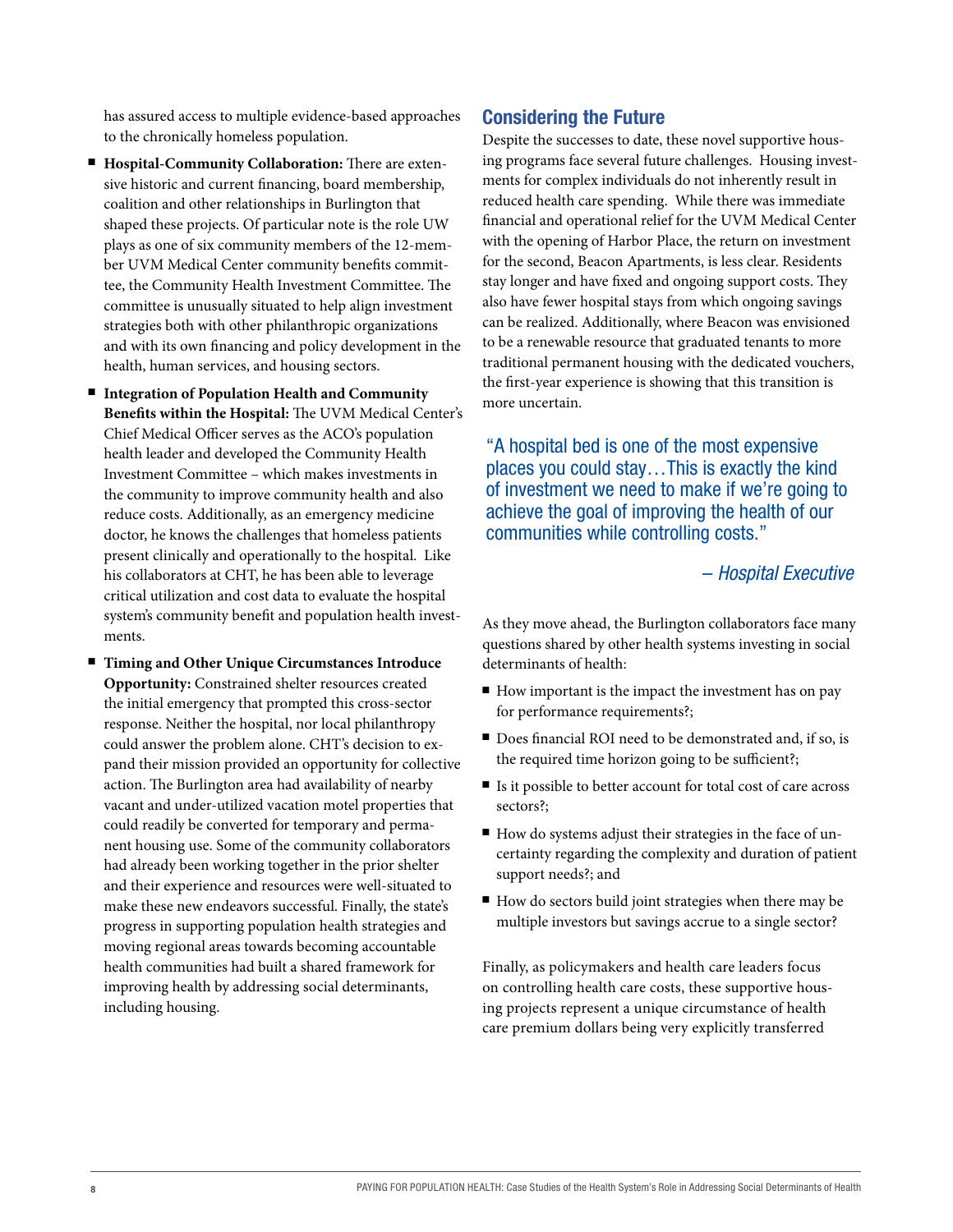to non-healthcare functions through the decision of the Green Mountain Care Board. Finding mechanisms to actively shift health care resources to another sector has been challenging in the population health arena and the likelihood of its replication in Vermont for this or other health concerns tied to social determinants, like the current opioid crisis, is unclear. The insurance industry was not supportive of this transfer and the GMCB has a primary obligation to control health care costs.

Despite the challenges, these supportive housing projects provide a robust example of population health strategies that are cross-sector in development, investment, and management and hold great promise to improve health care delivery, outcomes and cost. The projects address a broadly-held community concern and are demonstrating success in the housing and care of complex homeless individuals. The UVM Medical Center investment is responsive to operational needs and increasing payment and performance related risk, even as there is uncertainty about how, over time, these investments will be supported. The UVM Medical Center understands that to be successful in the evolving alternative payment environment it must embrace total population health management. In a Fee-for-Service payment world, housing is a good idea, but not a great investment. In Vermont, however, where patients are increasingly covered by value-based payment arrangements, housing may be a good investment afterall.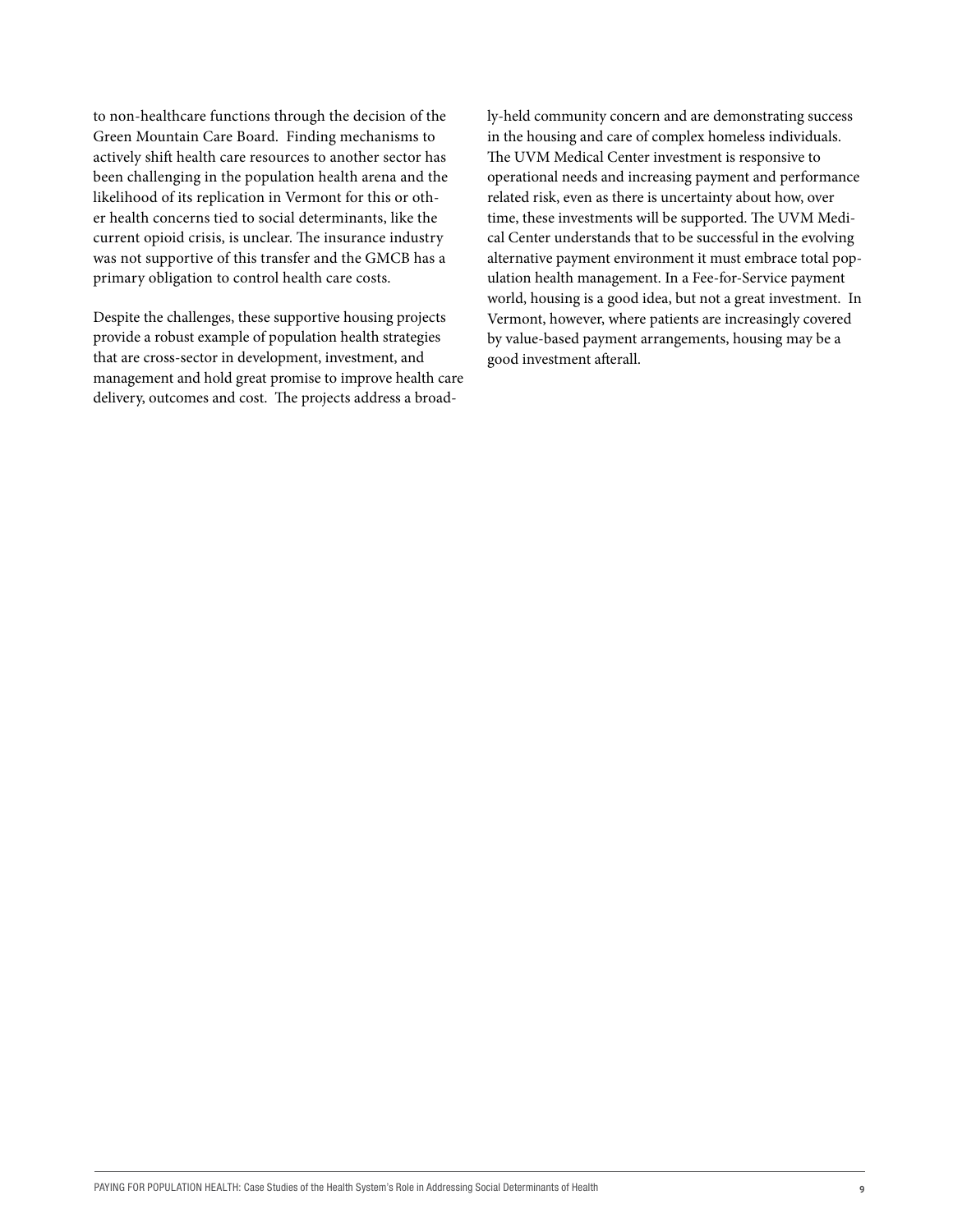# **Cincinnati, Ohio:** Reducing Infant Mortality through Community-Clinical Collaborations

#### Cradle Cincinnati Vision & Partners

Every child born in Hamilton County will live to see his or her first birthday.

Hospitals: Christ Hospital; Cincinnati Children's Hospital; Mercy Regional Health; TriHealth; University of Cincinnati Medical Center

Community Service Providers: Every Child Succeeds; Health Care Access Now; Healthy Moms & Babes

Public Sector & Philanthropy: Cincinnati Health Department; Hamilton County Health Department; Interact for Health; March of Dimes; United Way

Over the last five years, Cradle Cincinnati, also referred to as Cradle, has worked to reduce infant mortality in southwest Ohio. As a cross-sector collaboration of hospitals, government agencies, social service organizations, philanthropy, and community advocates, Cradle's objective is to optimize clinical care while meaningfully addressing the social determinants of the health of pregnant women and their infants. Multiple clinical, community support, and health care financing efforts have been brought to bear locally and in conjunction with statewide work at the Office of Medicaid and with the Ohio Perinatal Quality Collaborative. This case study looks at a current multi-partner effort to expand the roles and numbers of community health workers (CHW) supporting pregnant women within a community experiencing ongoing care delivery transformation.

With a local population of approximately 300,000, Cincinnati's six hospital systems serve a broader catchment area of 2.1 million, encompassing areas of two adjacent states as well. Urban and rural poverty, along with long-term racial and ethnic health disparities, shape patterns of health status and care utilization. In Ohio, infant mortality among African Americans has persisted at almost three times that of whites. Hamilton County, where Cincinnati is located, ranks as one of the two counties with the highest infant mortality rates in the state. Yet there are promising improvements

due to several unique community collaborative resources including:

- Cradle Cincinnati and its facilitation of cross-sector partners;
- Prenatal care quality improvement efforts co-led by Tri-Health, Children's and University Hospital clinicians;
- Active involvement of community social service organizations, including Health Care Access Now (HCAN);
- Targeted philanthropic and governmental financing; and
- $\blacksquare$  The broader health care delivery transformation, data and planning support provided by The Health Collaborative.

While building strategic alliances across health and human services in Cincinnati has been challenging, addressing infant mortality has had a galvanizing effect for joint action.

#### History of Aligning Community and Clinical **Strategies**

From 2011 to 2015, 508 babies died before their first birthday in Hamilton County, ranking it in the lowest 10 percent of urban counties in the US. In 2013, Cradle Cincinnati was formed as a deliberate effort by public and private entities to strategically align community and clinical approaches to improve birth outcomes and reduce the estimated \$402 million cost of preterm births in the county. Since the negative health outcome and economic effects of birth outcomes are diffusely experienced because women's health, maternity, and infant clinical providers and affiliated hospitals are silo-ed, Cradle developed a collective impact approach across systems and sectors. Housed at, but independent of, Children's Hospital, Cradle Cincinnati supports multiple strategies, which address three core objectives: pregnancy spacing; reduction of smoking during pregnancy; and safe sleep. Their efforts are geographically targeted and focus on improving community activation, connecting moms with needed resources, and supporting learning collaboratives focused on prenatal care improvement. CHWs and home visitors have also been central to providing support to those moms at highest risk. Over the last eighteen months, this neighborhood-focused, cross-sector collaborative, Start Strong, has documented a 17 percent decrease in infant mortality.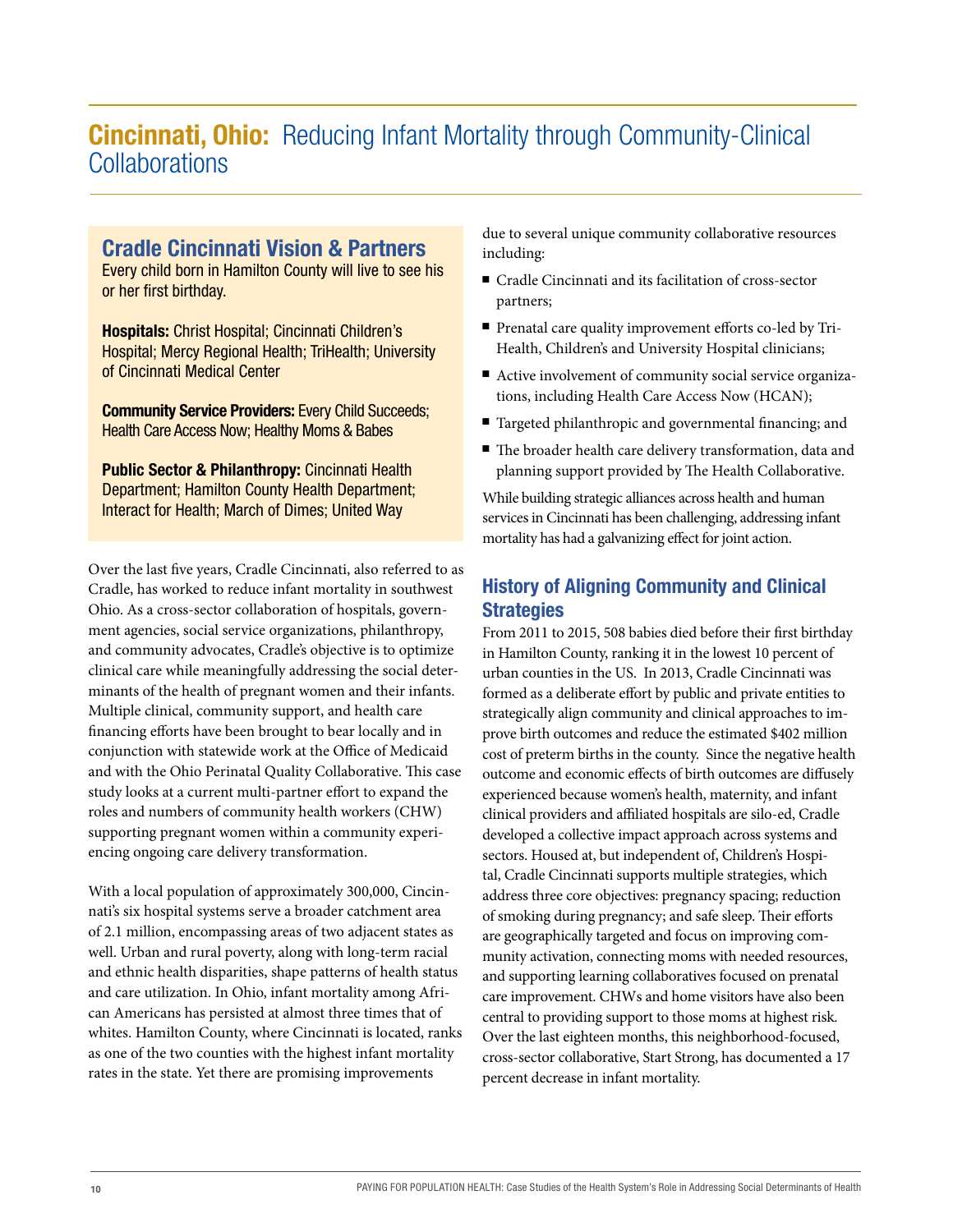#### Community Health Access Program Low Birth Weight (LBW) Prevention Outcomes

Reduction in LBW (adjusted):  $36\%$ 

- Estimated Cost Savings/ Every \$1 spent:
	- 1st Yr of Life: \$3.36
	- Long-term: \$5.59

Based on these efforts, Cradle Cincinnati and its partners were well-positioned to receive one of nine grants from Ohio Medicaid's 2016 initiative to support "community-driven proposals to combat infant mortality… and connect women and infants to quality health care and care management." These funds expand upon existing Cradle-related efforts and will allow for the deployment of 13 new CHWs to serve 1,000 pregnant women over the next two years. The Pathways HUB model, launched in Cincinnati seven years ago by HCAN, will be the platform for referrals, training, and data collection for the CHWs who will work out of four care coordinating agencies. Besides increasing the availability and roles of trained CHWs through this standardized mechanism (Pathways), the grant seeks to improve the front door access for pregnant women with an expanded 211 service referral system operated out of United Way. Cradle and HCAN also hope to better analyze the cost and impact of the Pathway HUB in a manner that can inform future payment strategies. Current Medicaid managed care rates under-fund the CHW and HUB operating costs by as much as 40 percent. The Ohio Medicaid grant will augment the work of Cradle's Learning Collaborative which has spent the last three years building clinical-community teams focused on quality improvement in prenatal care, including effective linkage between provider practice sites and CHWs.

#### Building Performance-based Pathways to Health

HCAN emerged from a multi-year community and health system consultation and pilot project conducted by the Health Foundation of Greater Cincinnati (now Interact for Health) and focused on improving the health of low-income individuals. Care coordination was identified as a priority because of its potential to effectively bridge health and human services. Begun in 2009, HCAN adopted the Pathways Community HUB model previously launched in central Ohio. The Pathways HUB framework relies upon a structured approach to the social determinants of an individual's health: a comprehensive risk assessment (Find); assignment of pathways for intervention (Treat); and the systematic tracking of connections to care (Measure).

The HUB has several characteristics that distinguish its approach from prior care coordination and CHW efforts. It consists of 20 social need and health care utilization pathways

that specify strategies which lead to measureable outcomes. In Ohio, performance-based payments related to pathway completion incentivize efforts to achieve positive outcomes. Ohio Medicaid managed care plans first recognized these "pay points" in 2010 for the pregnancy-related pathways. The added value of the HUB is its provision of a community-wide platform for care coordination across agencies that serve targeted populations and geographies and address specific social and economic support needs. These HUBs, located across the state, provide a standardized approach to assessment and intervention strategies while regionally organizing referral processes and data collection. In turn, it reduces fragmentation within the human services sector as well as between human services and primary care.

"I couldn't get through one appointment at the free clinic before I needed the CHW. The patients often needed the CHW more than they needed me…It's great to have that RN following someone's diabetes but it's also great to have someone follow people and make sure they have enough food and that their utility bills are being paid."

– Physician Executive

Changing the trajectory of preterm, low-birth-weight (LBW) babies has been a priority for the Ohio Medicaid program. A four-year evaluation of the HUB model program in another region, Community Health Access Project (CHAP) in Richland County, Ohio, revealed impressive impacts on LBW and associated savings. In 2013, it was estimated that two-thirds (\$373M) of total prenatal and delivery care costs for Medicaid beneficiaries were due to the 13.79 percent preterm rate.

Modeling their efforts after CHAP, HCAN has shown promising results in its 2012-2016 interventions focused on LBW. Last year, 85 percent of their infants were full-term and 84 percent weighed within normal ranges. HCAN has also diversified its portfolio of work and financing, now operating with an annual budget of over one million dollars. HCAN's strategy is to align the Pathway services with the performance measures mandated by Ohio Medicaid for the managed care plans. With this focus on alignment, HCAN has launched an emergency department super-utilizer intervention with documented cost avoidance; initiated a collaborative chronic disease management intervention with the residents in the adult faculty medical practice at Tri-Health's Good Samaritan Hospital; and negotiated contracts with the four state Medicaid managed care plans that pay for pregnancy care coordination. HCAN, along with the other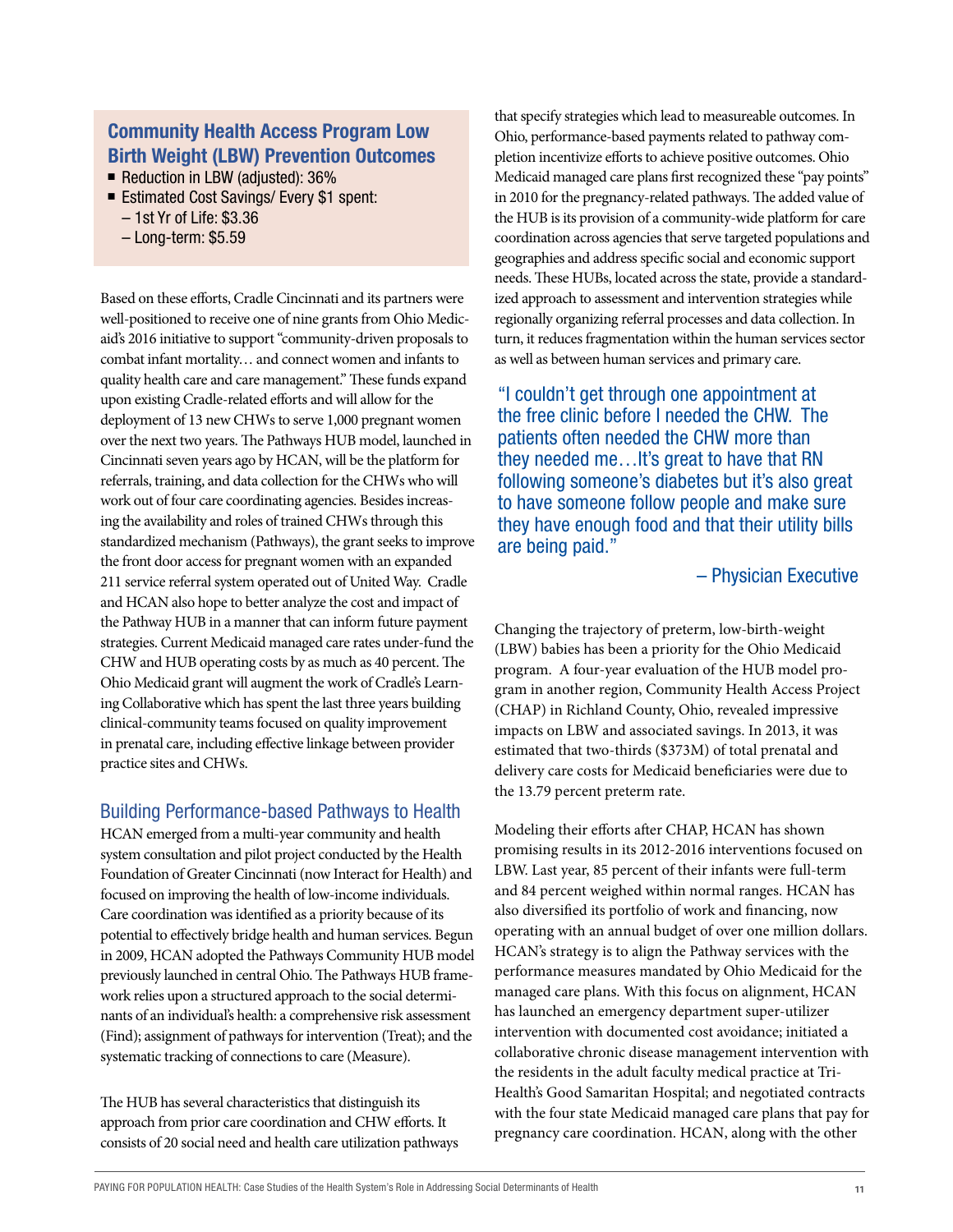six HUBs in Ohio, are now uniquely capable of meeting the plans' new birth outcome reporting requirements.

HCAN now has 18 affiliated CHWs operating through its pregnancy care coordination sites:

- The Cincinnati Health Department and its primary care network;
- Crossroad Health Center, an FQHC; and
- Healthy Moms & Babes, a Catholic home visitation and community support organization.

The new Cradle Cincinnati grant from Ohio's Department of Medicaid allows HCAN to expand its pregnancy-related interventions and collaboratively model a more integrated approach to CHW support for pregnant moms in Cincinnati. Funding for three new CHWs will go both to the existing HCAN care coordination sites at the Health Department and Healthy Moms & Babes, as well as to two new sites at Every Child Succeeds, a home visit support program for new moms in Southwest Ohio and northern Kentucky; and TriHealth Outreach Ministries.

During this two-year Medicaid-funded effort, HCAN will manage referrals to the care coordination agencies, conduct training and staff development, and host the data regarding client engagement and completed referrals through the Pathways Care Coordination System (CCS). By expanding its connection to other pregnancy support home visiting and CHW programs, HCAN – and Cradle, the lead on the grant – are also testing a broader platform and more regional approach to Cincinnati's existing HUB. TriHealth, through its Outreach Ministries, is a partner in this grant.

#### The Role of Mission and Strategy

TriHealth is one of five health systems actively engaged with Cradle in improving pregnancy outcomes in Cincinnati. Its commitment to community health has a long history in the Catholic and Methodist hospital systems that joined in 1995 to become TriHealth with five hospitals and over 130 care delivery sites. TriHealth is an integrated not-for-profit health system that also operates or includes network affiliates providing preventive, wellness, rehabilitation, homecare, skilled nursing and hospice related services. In 2015, TriHealth posted revenues of \$1.8 billion.

TriHealth has been aggressively transforming its system of care in anticipation of more value-based purchasing. Along with its Physician Hospital Organization (TriHealth PHO or TPHO), TriHealth has been increasingly engaged in alternative payment and delivery models. In the Medicare and commercial spaces, TriHealth and TPHO function like

an accountable care organization (ACO), serving 100,000 commercial and 60,000 Medicare patients under risk-based payments. The TPHO, which includes both employed and aligned physicians, has worked closely with TriHealth's hospitals on clinical integration and quality improvement initiatives.

"The maternity space has been mostly acutefocused, differentially on negative maternal health outcomes. Working in the prenatal space is opening up this whole world of upstream risk and working on social determinants of health… we're focused on infant outcomes in collaboration with the moms."

*– OBGyn Physician*

In 2010, TriHealth adopted the Primary Care Medical Home (PCMH) as the preferred model of care for its employed physician practices and, since that time, they have been active participants in Ohio's Comprehensive Primary Care (CPC) and CPC+ (Centers for Medicare and Medicaid Services-sponsored) initiatives supporting regionally-based multi-payer payment reform and care delivery transformation. All of TriHealth's employed practices participate in CPC+ and the system now has 150 National Committee for Quality Assurance (NCQA) certified-certified PCMHs.

TriHealth has supported efforts to work with free health centers and the TriHealth Outreach Ministries, which provides health screenings, health education and other services in local parishes. These two commitments figure considerably into both the ongoing TriHealth care delivery transformation and their current participation in the Medicaid-funded Cradle Cincinnati initiative. Through the free clinic, volunteer physicians have had the opportunity to see the impact of integrating CHWs in their practice, which informed a TriHealth system-wide study and consultation last fall that has resulted in forthcoming changes to their PCMH model. CHWs will be teamed with nurse care managers both because of the unique roles they can play in care coordination and addressing social determinants of health (SDOH). To support that change, TriHealth is investing in preparing a workforce that will be better able to integrate SDOH concerns and interventions into care giving. Nurse care managers have been charged with developing the workflow and assignment strategies, while TriHealth and its corporate co-sponsor, Bethesda, Inc., have launched a collaborative training program with HCAN in the adult medicine residency program. In a joint effort with United Way, TriHealth is also building incumbent CHW workforce training to provide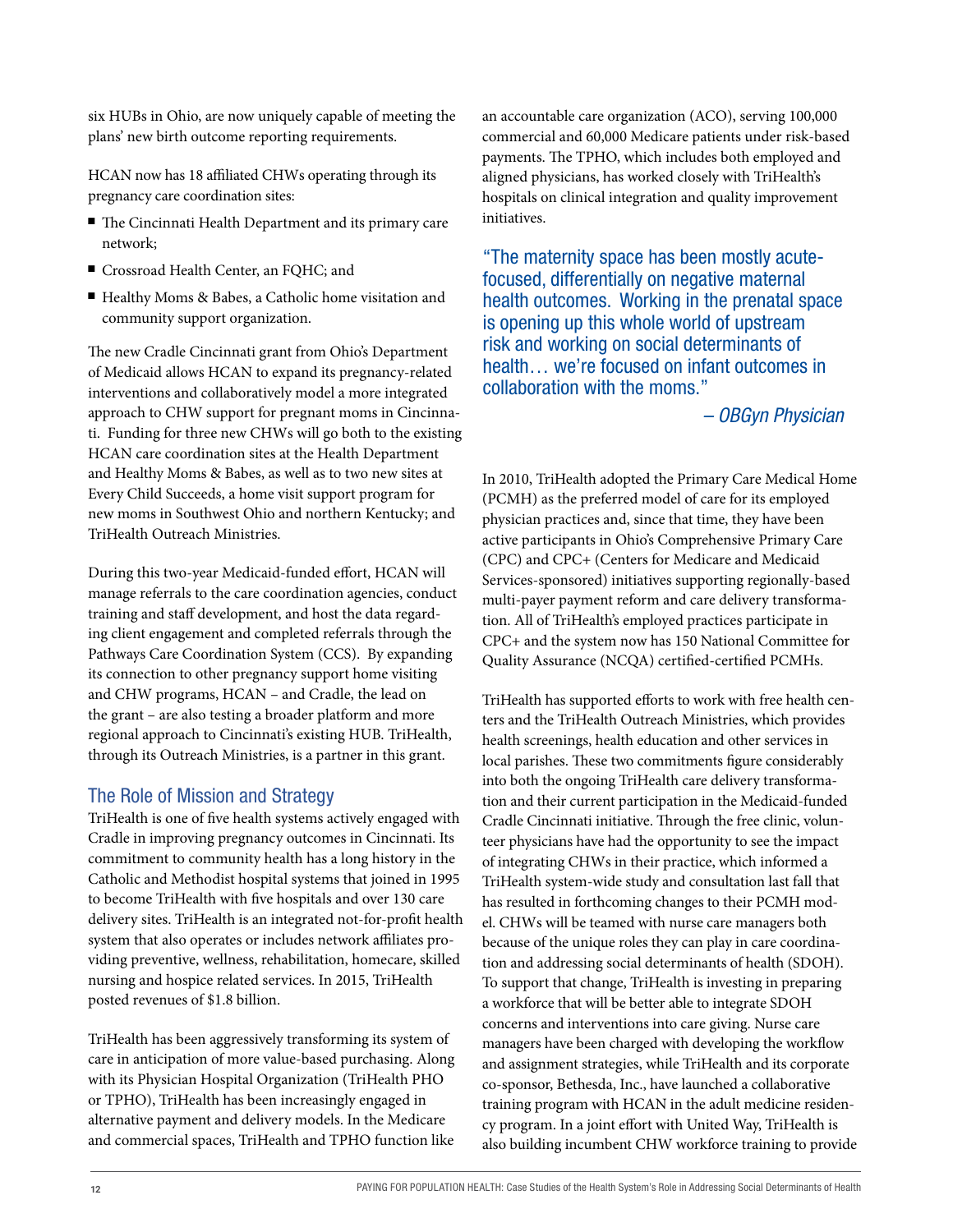career opportunities for their entry level staff. CHWs have been part of TriHealth's Parish Nursing Program for eight years, and, for most of that time, they worked as part of the HCAN HUB. Three years ago, the Parish Program moved from TriHealth's community benefits office to the Department of Medicine at Good Samaritan Hospital. This relocation effectively integrated the CHW role into Good Samaritan's clinical care delivery system. As a result, the HUB Pathways screening and referral documentation have been incorporated into EPIC, the electronic health record, and the internal referral process has been consolidated. Supervised by a lead nurse, CHWs receive referrals that come from the parishes, the hospital, or outpatient clinics and practices. While they spend most of their time on the road visiting with their pregnant patients, the CHWs have offices in each of the parishes and at the Good Samaritan Hospital where they can access EPIC to coordinate patient care. The primary pathways they engage are prenatal, post-partum, adult and infant medical home, and those associated with housing and social service support.

CHWs generally follow a woman through her pregnancy and the first year after the child's birth. Funded through Outreach Ministries, the CHWs are now part of TriHealth's operating budget. As services for the community which are otherwise non-reimbursable, the CHWs constitute part of TriHealth's overall community benefit effort. With strong CHW outcome data from TriHealth's collaboration with Cradle's Start Strong initiative, Good Samaritan is moving to further align CHW work with prenatal care delivery by moving the workers into the OB/GYN department in summer 2017.

It is from there that the new collaboration with HCAN under Cradle's Medicaid grant for prenatal CHW expansion will occur. Three more CHWs will be added to the cohort and allow TriHealth to fully cover the zip codes identified in the Good Samaritan / TriHealth Community Health Needs Assessment. TriHealth is already experiencing the impact of improved birth outcomes on their system as neonatal intensive care unit (NICU) costs – and thus hospital revenue – drops. As TriHealth looks ahead at a meaningful business model, they do not consider reimbursement through the Pathways "pay points" an effective financing strategy over time, seeking rather to identify potential shared savings that can be recognized in adjusted capitations.

#### The Local and State Health Care Environment: Coverage, Health Care System Structure and Payment

Ohio has recently seen a substantial reduction in its uninsured population from 15 percent, prior to Affordable Care Act implementation, to 6 percent in 2016 resulting in 700,000 newly covered beneficiaries through Medicaid expansion alone. Increased coverage has also been accompanied by considerable state leadership in care delivery and financing changes. The Medicaid state agency has been elevated to the Cabinet level and a gubernatorial Office of Health Transformation was created with the goals of modernizing Medicaid, streamlining health and human services, and promoting value-based payment. The state and collaborating health systems have been aggressive in pursuing numerous CMS initiatives in care delivery improvement, coordination, integration and financing, including Medicare Shared Savings programs and next generation ACO development.

The state distinguished itself in the 2013 Round 1 of State Innovation Model (SIM) grants as one of only two in the country to get the maximum allocation to develop multi-payer payment and delivery models. Reducing infant mortality is a focus of Ohio's SIM population health improvement strategies. Now in the Round 2 SIM testing phase, the state is focusing on PCMH) and episode-based payment developments.

The Cincinnati area has been well-positioned to engage these efforts, in part, because of the capacity that The Health Collaborative, and its predecessor organizations, have brought over the last two decades. Created in 2015, the Collaborative combines the historic health information technology and health information exchange roles of Health-Bridge, the hospital quality improvement and transparency functions of the former Greater Cincinnati Health Council, and the Health Collaborative's practice transformation and payment reform technical assistance and analytic functions. Particularly relevant to this case study has been their history of facilitating cross-hospital, provider, and payer collaborations in area PCMH development, and their prominent role in convening cross-sector heath planning. The Collaborative has led the area's CMS Comprehensive Primary Care (CPC) Transformation and the follow-up CPC+ projects with over 500 practices now participating in advanced care management and payment transformation. The Collaborative's recent award of a CMS Accountable Health Communities grant will further local health and human services referral, data sharing, and analytic capacity.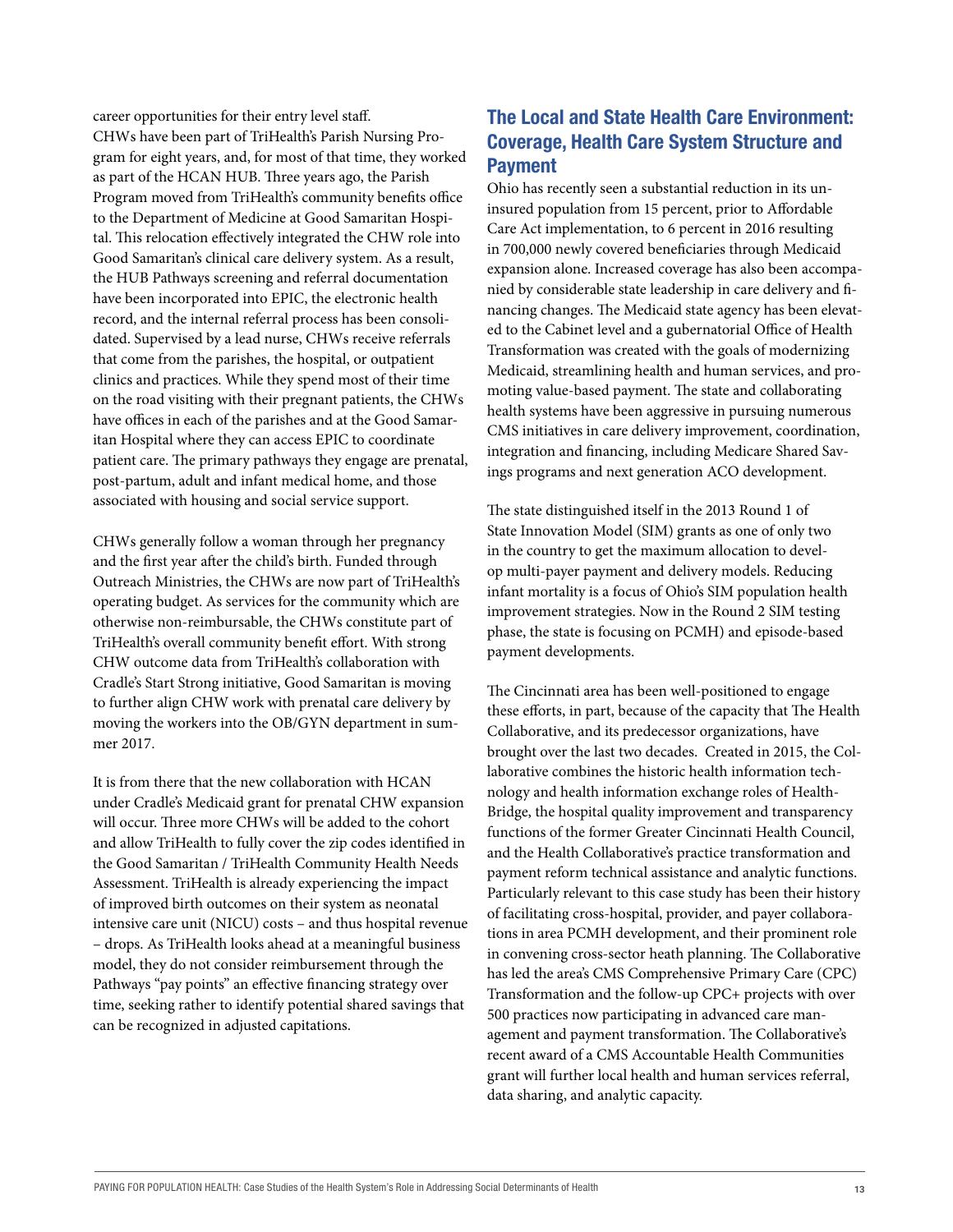#### Other Enabling Factors: Making Collaboration Possible

Aligning interests and efforts in a competitive health care market is challenging. Several strategic resources are making a difference in building a collaborative response to infant mortality in Cincinnati.

- n **A Backbone Organization:** Cradle Cincinnati is a model example of backbone organizations referenced in the population health literature. It has successfully improved health and human service system alignment and infant health outcomes. The use of learning collaboratives is clearly one of the mechanisms that contributes to its success.
- **A State with a History of Innovation Using Community Health Workers:** Ohio's unique history of practice, evaluation, certification, and financing in CHW use had contributed to the development of the Pathways HUB model and other CHW and home visitation efforts. The health outcomes focus of these efforts to address SDOHs holds great promise for successful integration with evolving PCMH and accountable care organizations.
- **Philanthropy Focused on Transformation:** Participating hospital systems, local industry, and foundations have invested considerable financial and other resources in Cradle's infant health strategies. Playing a particular role has been Bethesda, Inc. with their focus on delivery transformation within the TriHealth system and more broadly in the region. They funded Cradle's Start Strong effort; helped build the Cradle Learning Collaborative; directly supported a number of Cradle collaborators; and currently fund several initiatives to model more integrated care, including the new HCAN collaborative with TriHealth's Faculty Medical Center. They also were an early funder of The Health Collaborative's PCMH development.
- <sup>n</sup>**A History of Building Healthcare Industry Engagement:** For twenty years, Ohio payers, hospital systems and employers have been building a platform for health data analytics and system collaboration through what is now The Health Collaborative. Their efforts are an extraordinary testimony to the possibility of aligning certain business interests in a competitive environment. The Collaborative's role in supporting health planning and analytics is an important part of the backdrop for Cradle's success and for future community-clinical collaboration. Although its core products are focused on healthcare industry data management and related needs, they have increasingly been the venue for broader health planning. The Health Collaborative's management of the Robert Wood Johnson Foundation-sponsored Aligning Forces for Quality (AF4Q) grant secured the capacity for primary care practice transformation in the area. Its collaboration with Re-Think helped build a population health

collective impact framework for Cincinnati; and the successful Accountable Health Communities grant holds the promise of creating the next stage of development in addressing SDOH through community-clinical linkages.

The Collaborative's Aligning Forces for Quality (AF4Q) grant allowed payers and employers to come to the table with hospital systems to prepare for payment reform; it created a culture in the community focused on addressing both quality and cost.

#### Considering the Future

Cradle Cincinnati and its collaborating organizations are poised to realize ongoing improvements in birth outcomes. Their Learning Collaborative continues to shape both clinical practice change and community engagement. The Ohio Medicaid grant will support more trained CHWs and participating sites as well as improve analytics regarding payment for Pathway HUB services the expanded use of the 211 system in both the state Medicaid and the new Accountable Health Communities grants will help to solidify a platform for intake and linkage across health and human service sectors. System-wide commitments to addressing social determinants of health, like TriHealth's plans for CHW inclusion in primary care medical homes, hold out the hope of both better patient outcomes and potential health system savings. With Cradle as a strong backbone organization in the infant mortality arena and The Health Collaborative providing broader system data, analytics, and convening functions, Cincinnati appears to be uniquely situated to address diverse population health needs.

"We need the health and human service entities to work closer, trust, coordinate, align and share… Everybody is doing their own thing."

#### – Human Services Agency Director

Nonetheless, the challenges of a competitive market environment are considerable. Those difficulties are not just located within and between clinical settings, but also are represented in efforts to successfully align human services. The struggles to figure out when to *build vs. collaborate* are not unique to Cincinnati, nor are the challenges of where to locate relevant data collection (in EPIC, in the HUB, or both) and how best to structure appropriate payment incentives (in Pathways "pay points" or a better capitation rate that may recognize shared savings). The need to improve health outcomes while realizing efficiencies requires optimizing strategies in both health and human services. Cincinnati may have a unique opportunity to strategically align models of SDOH assessment, intervention, data collection and linkage in a manner that can substantially shift health care delivery, outcomes, payment, and savings.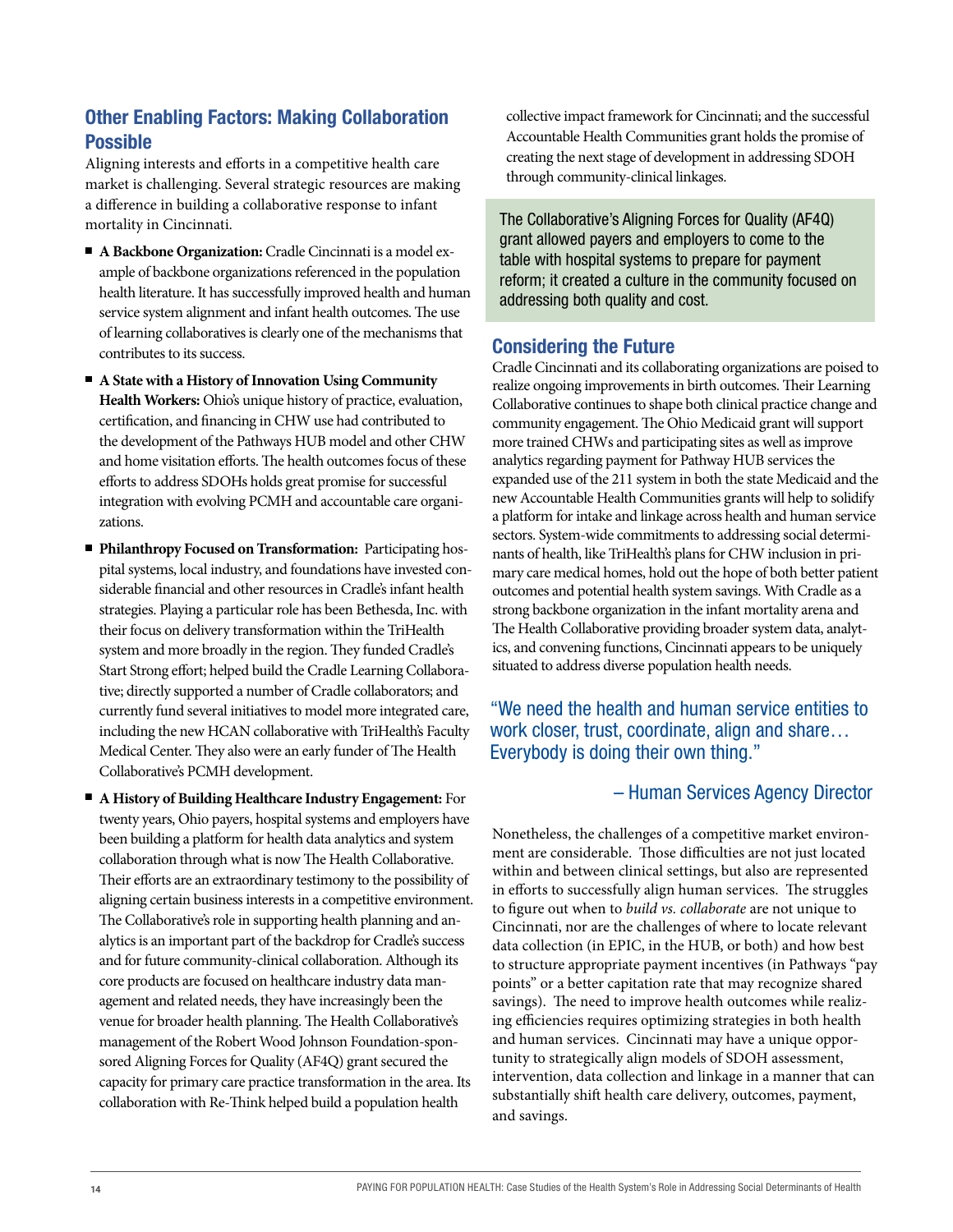### Greenville, South Carolina:

Building an Accountable Care Organization for the Uninsured

#### Greenville Health System by the Numbers

Hospitals: 11, including specialty

Physician Practices: 180 **Patients:** 3.3M outpatient visits; 52,000 hospital discharges

Revenue: \$2.1B

Insurance: 30.4% Commercial; 40.4% Medicare;

Preparing for a more value-based and risk-bearing purchasing environment, Greenville Health System (GHS) has evolved as an integrated health system over the last decade incorporating a population health management strategy focused on care delivery transformation and quality and cost improvement. This case study describes its strategies to address the needs of uninsured patients in its catchment areas. GHS has built a multi-layered approach to creating what they call Accountable Communities. Core to their model are Patient-Centered Medical Neighborhoods (PCMNs) nested in broad-based community-level interventions. Unique to the GHS strategy is their development of Neighborhood Health Partners (NHP), a multi-pronged, targeted response to the non-clinical determinants that can influence their patients' health.

Diverse financing strategies have supported interventions to decrease excess emergency department (ED) and inpatient use and to improve health outcomes, particularly among the uninsured; these efforts have moved GHS upstream and outside its clinical walls. Community Paramedicine, Community Health Worker (CHW), and Mobile Clinic services now focus on people in five "hot-spot" medical neighborhoods, coordinating safety net medical and social service providers with hospital-based care. Over the last five years, GHS has become part of two major statewide initiatives focused on uninsured patients' care access and coordination. AccessHealth, funded by the Duke Endowment, seeks to create innovative health care access for the uninsured through community and hospital partnerships. The Healthy Outcomes Plan (HOP), a project of South Carolina's Medicaid program, supports similar linkages focused on chronically ill, uninsured individuals. Together, AccessHealth and HOP provide a platform upon which the GHS community innovations sit, substantially expanding the health system's ability to shape a virtual "ACO for the Uninsured." GHS now serves 3,000 individuals annually through the HOP and AccessHealth programs and measures of health care utilization and outcomes are promising.

This case study exemplifies how communities, amidst constraints in government funds and opportunities from adhoc philanthropic grant resources, can find themselves knitting together services to treat one overarching social determinant of health – access to health care itself.

#### History of Care Outside Clinical Walls

In 2010, 27 percent of the residents in Greenville County were uninsured. Having realized earlier gains in quality and costs through care integration and coordination for covered populations, GHS started to look at options for better managing uninsured patients. The health system had begun building data analytics related to high utilizers of ED services and emergency medical services (EMS). Maps of high impact communities led them to assess community-based options to stabilize patients and divert potential admissions. Already a part of a national consensus process regarding community paramedicine, GHS and the Greenville County EMS received a three-year contract from BlueCross Blue-Shield of South Carolina (BCBSSC) Foundation to model a triage and enhanced paramedicine practice called Community Care Outreach.

Greenville County 911 dispatchers transferred non-emergency calls to specially trained nurses who consulted with the patient and facilitated medical and social service referrals. Through this grant, GHS also began the development of medical neighborhoods, a geographic approach to mapping need and deploying medical and social support resources to uninsured community members.

#### Paramedicine Practice Community Care Outreach

Year One Results (6/2013-8/2014)

- 462 Averted ED Visits: \$367,208 in savings
- 887 Avoided EMS Transports: \$352,139 in savings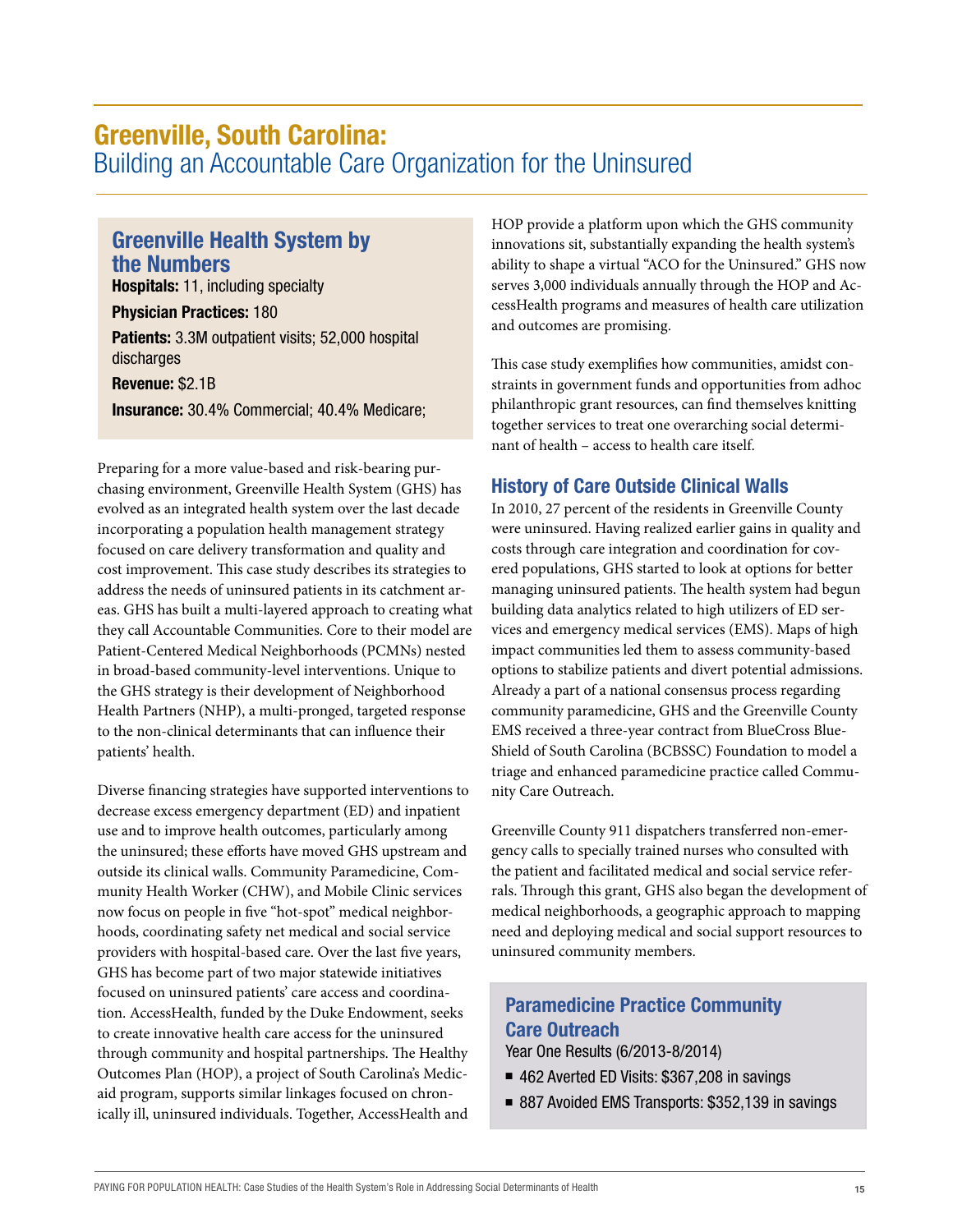Successes in the first grant period brought additional BCBSSC funds as well as social innovation dollars from the national Nonprofit Finance Fund. GHS was committed to the Fund's "pay for success" model and had access to claims and medical record data analytics from their Care Coordination Institute, which supports GHS' population health management business intelligence. GHS invested in data infrastructure, building software systems to support clinical and social support referral processes.

 "The need for services and access to care is over-whelming. We arrive on scene every day and realize that patients are using EMS and the 911 system as a healthcare safety net. What they really need is access to social services, transportation and affordable primary care."

#### – *EMS paramedic Roger Dobbs*

In 2015, the Community Paramedicine pilot launched, focusing on uninsured individuals in the five PCMNs that had the highest rates of ED and EMS utilization. In collaboration with local EMS, GHS built NHP Care Teams with social workers and paramedics. Already familiar with many patients, the paramedics can pinpoint opportunities for interventions likely to reduce unnecessary hospital use. The NHP Care Teams conduct home visits, provide episodic medical care, assist in medication management, provide post discharge support, and facilitate access to community resources for issues as diverse as housing insecurity and cleanliness, neighborhood safety, food, and transportation. Routine, non-urgent home visits are made for patients with ongoing chronic needs.

Delivering community supports through the NHP Care Teams is both effective in decreasing hospital admissions and costs and in improving primary care utilization. However, the teams also became aware of significant difficulties many patients faced in accessing appropriate primary care, given limited accessible and affordable transportation. The health system had seen similar challenges within its low-income Medicaid and Medicare populations.

Therefore, in February 2016, GHS purchased a Mobile Health Clinic (MHC) with funding from several foundations. The MHC focuses on the same PCMNs as the NHP Care Teams and brings comprehensive care closer to where people live. Staffed by a Nurse Practitioner, a paramedic,

CHWs, and administrative staff, the Mobile Health Clinic brings its services to community organizations already providing support to help people meet their basic needs. These sites include Triune Mercy Center, a church that works with the homeless, and Phillis Wheatley Community Center, a multi-service organization that has served the black community for over 90 years. In less than a year, the MHC has served 900 individuals in 149 community clinic days at 10 sites. They also have identified 31 ED diversions related to their support and are currently completing their year one analysis. Of the first 900 patients, 71 percent were uninsured and 655 people were subsequently referred to AccessHealth and HOP. This referral process illustrates the critical connection between the population health strategies GHS is deploying and these wrap-around coverage programs for the uninsured.

#### Wrapping Care around the Uninsured

South Carolina has historically struggled with high un-insurance; over 500,000 non-elderly adults lacked coverage in 2015. Additionally, low Medicaid provider participation compromises access even for qualified beneficiaries. As a result, the state has consistently been between 40th and 46th in America's Health Rankings and significant income disparities, as well as racial and ethnic health disparities persist in obesity, infant mortality, diabetes, and hypertension, among others. State and local entities have been aggressive in getting federal discretionary funding for indigent care.

#### Neighborhood Health Partners Care Team Results (2016)

- Total Home Visits: 1,185
- Total costs decreased by \$554,504 (\$7,779 per pt.)
- $\blacksquare$  Hospital admissions decreased by 44.4%
- $\blacksquare$  Readmissions decreased by 50%
- $\blacksquare$  Emergency room visits decreased by 29.3%
- $\blacksquare$  Primary care utilization increased by 41.4%
- $\blacksquare$  Specialty practice utilization decreased by 28.4%

With support from community, healthcare industry, and other philanthropic actors they have, over time, created what is now a network of 264 low-income health clinics, including 22 Federally Qualified Health Care Centers (FQHCs) and 41 free clinics. Nonetheless, building coordi-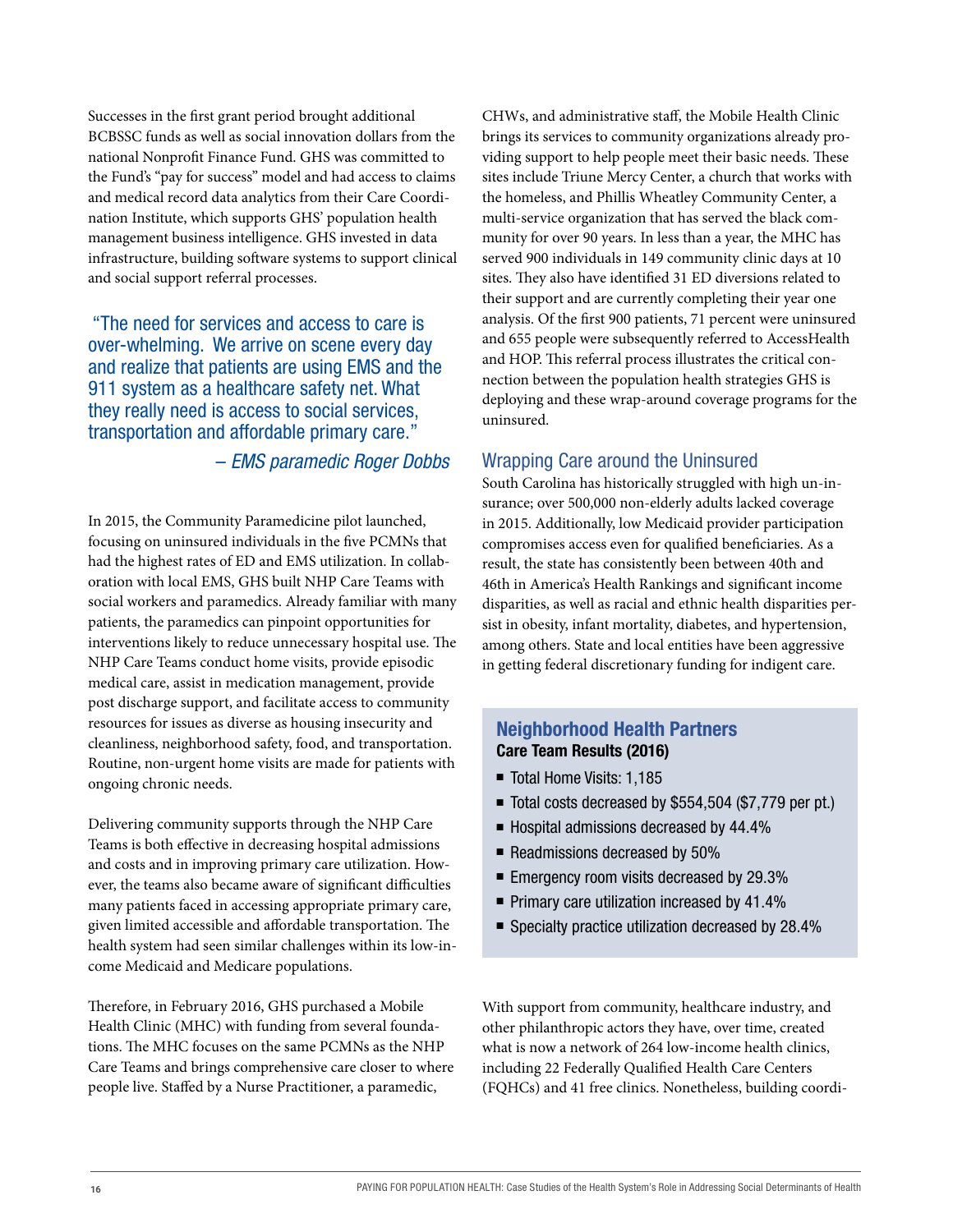#### SC AccessHealth's Mission

Support communities in creating and sustaining coordinated data-driven provider networks of care that provide medical homes and ensure timely, affordable, high-quality healthcare services for low-income uninsured people

nated strategies for ambulatory and inpatient care access for uninsured individuals has been challenging.

**AccessHealth:** In 2008, the Duke Endowment launched what has become a statewide 29-site approach to coordinated systems of care for the uninsured. AccessHealth is not insurance but rather a care model that facilitates access to medical homes, social resources, and care coordination and management for uninsured adults below 200 percent of the federal poverty level. A little over 10 percent of these low-income uninsured individuals live in Greenville County.

The Duke Endowment primarily awards AccessHealth grants to hospitals which then connect qualified individuals to primary care providers in their health systems or in community practices, including local free clinics and FQHCs. Additionally, they seek to address transportation, financial, and other barriers patients face in using available care. AccessHealth programs function as community healthcare hubs. All AccessHealth sites have target enrollments; in 2015, they served over 45,000 individuals statewide and were responsible for an estimated 21.1 percent reduction in inpatient discharges.

GHS manages two AccessHealth programs that serve four counties. In 2014, GHS acquired Oconee Memorial Hospital, which had been operating a two-county AccessHealth site since 2011. That same year, GHS received the Access-Health Greenville County grant, which also covers two counties, when it transferred from its prior management under the United Way of Greenville County. GHS originally situated their CHWs and care transition coordinators in hospital EDs. While the strategy proved effective at "capturing" patients, it was not successful in maintaining them in care, one of AccessHealth's goals. Now GHS has located their care coordinators in community-based clinics, alcohol treatment and detox settings, and other behavioral health, welfare and social service settings that uninsured people rely upon. In 2016 alone, GHS served more than 1,800 people through AccessHealth Greenville County and now serves approximately 3,000 people across the four counties.

**Healthy Outcomes Plan (HOP):** Absent Medicaid expansion, the state adopted the 2013 HOP, an initiative to bring medical care and support to uninsured individuals with chronic conditions. Funded through state-only dollars, HOP is part of the Legislature's Medicaid Accountability and Quality Improvement initiative. The state seeks to incentivize hospitals to improve care delivery, coordination, and outcomes for high utilizers of ED services. All Medicaid participating hospitals with EDs are involved and cumulative enrollment across the 44 HOP sites through 2016 was 23,000.

#### The Role of Free Clinics in South Carolina 2015

- $\blacksquare$  41 clinics: 47 sites
- $\blacksquare$  38,961 patients
- $\blacksquare$  132,199 medical patient visits
- $\blacksquare$  4,865 volunteers
- $\blacksquare$  305,206 volunteer hours
- 358,675 prescriptions (\$45M value)
- \$90M estimated value of services \$14M operating budget
- \$14M operating budget

Hospitals have obligations for the HOP consumers they enroll. They must conduct a comprehensive physical exam and complete a bio-psychosocial (GAIN-SS) screener and a state-developed assessment of social determinants of health. They measure patient activation (PAM), build a care plan, identify a medical home, and provide patient-level data, including NCQA satisfaction measures and patient narratives. In addition, they are required to build partnerships between acute, primary care, and non-medical service providers and demonstrate impact on at least one of ten chronic conditions. Addressing social determinants of health is a strong expectation.

Hospitals also have considerable incentives to be a part of HOP: they receive program start-up and care management funds and retain disproportionate share hospital (DSH) dollars and enhanced primary care physician payments. They also receive enhanced Medicaid rates for existing beneficiaries to address some of the uncompensated acute and specialty care for HOP enrollees. Safety net providers, including FQHCs and Free Clinics, also receive funding to support the patients they manage. Extensive technical assistance and analytic support is provided to participating sites through the Medicaid Policy Research Division of the University of South Carolina (USC) Institute for Families in Society.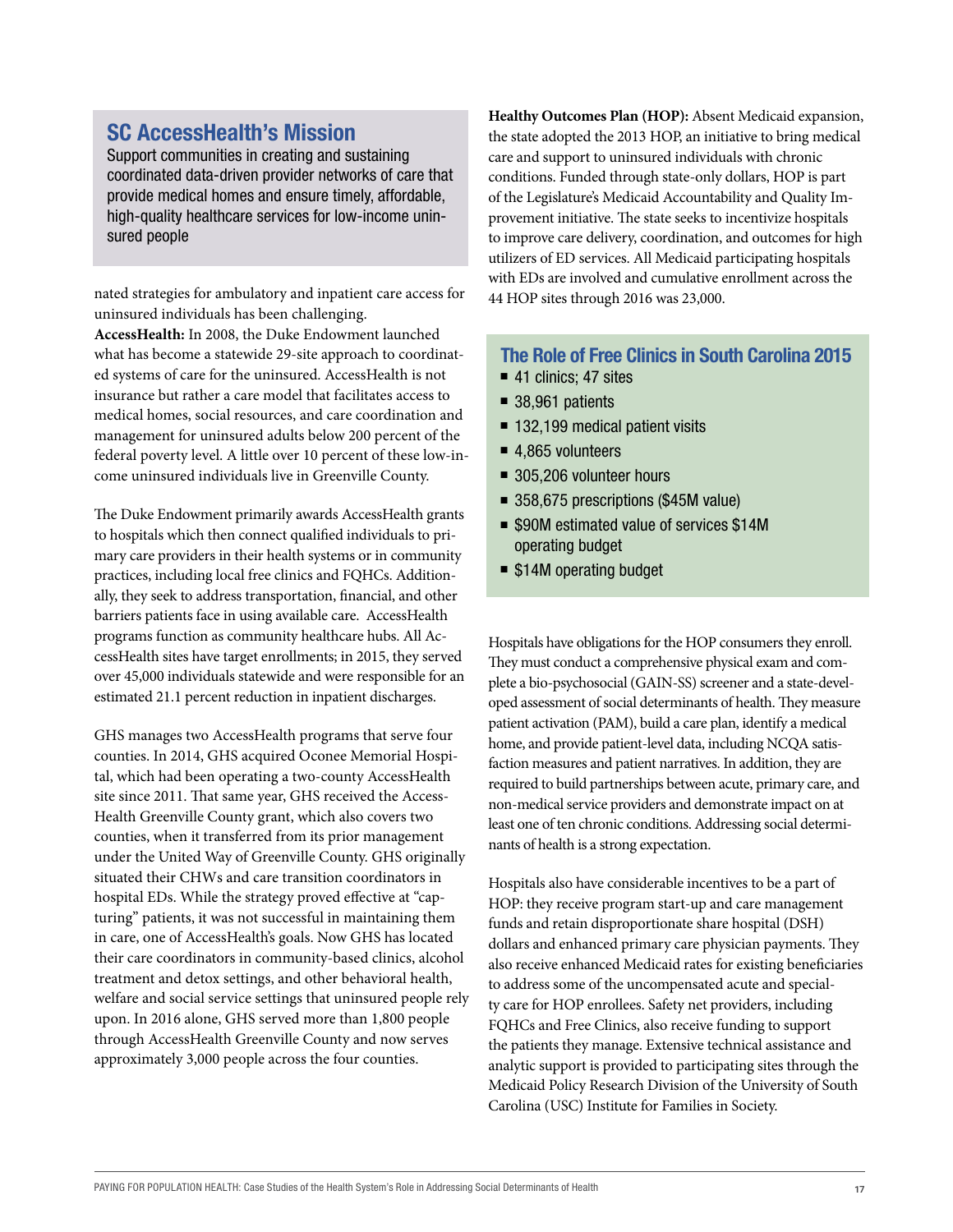With data now available for two full years, HOP statewide has demonstrated that it successfully targeted people with complex chronic and behavioral health conditions. Sixty-three percent have a diagnosis of asthma, diabetes, and/or hypertension and over two-thirds have a behavioral health or substance abuse diagnosis. HOP patients cost the system more in the first year, but pent-up unmet need is likely the driver of these initial expenses. Preliminary cost effectiveness analyses show that, if trends continue through FFY18, projected cost avoidance statewide will be \$99.4M.

#### 44 Healthy Outcomes Plan Programs & Partners

- 58 Medicaid participating Hospitals
- 68 Free Clinics, FQHCs, & Rural Health Clinics
- 19 Behavioral Health Clinics
- Local Social Service Organizations
- State Correctional, Mental Health, other Agencies

Other important benchmarks are also promising. Enrolled patients show better behavioral health status and increased engagement, a change important to improving care utilization and outcome. Through its HOP program, GHS accounts for approximately 10 percent of cumulative statewide enrollees. In a January 2017 report, the GHS HOP has patients with more acute needs at baseline who, in aggregate, achieved greater reduction in hospital and ED use compared to the rest of the state. Several factors account for this differential. GHS' HOP has a medical neighborhood strategy and utilizes their community paramedicine and mobile health clinic resources. They also engage community health workers through PASOs, a statewide Latino organization of health promotion promotores. USC evaluators found that those HOP sites, like GHS, that had a history as AccessHealth sites are more successful.

#### The Local Health Care Environment: Coverage and Health Care System Structure

GHS entered into the HOP program with considerable system development experience. It had been the area safety-net hospital and had a long history working with other community-based medical and social services that addressed the needs of low-income individuals. Extensive care delivery transformation, hospital and physician network acquisition and consolidation, and increasing managed and risk-based contracting had focused their quality improvement and cost control strategies. The location of the nation's newest medical school on their main campus two years ago also brought GHS new capacity for care delivery and innovation. By 2016, GHS had

seven medical campuses, 23,000 covered lives in their employee health program, a Medicare Shared Savings Program (MSSP) serving 58,000 individuals statewide, and a Medicaid managed care contract. It is the dominant healthcare system in the Upstate region. As a result, GHS directly experiences burdens of the negative health status and uncompensated care needs of the uninsured populations.

GHS leadership is committed to population health management and has put in place multiple care integration and quality improvement efforts over the last decade, including NCQA medical home certification for many of its physician practice sites. Selective clinical interventions shifted practice in several medical care delivery arenas and have increasingly focused clinicians and administrators on upstream risk. Involvement in the state's Birth Outcomes Initiative (BOI), for example, significantly changed prenatal clinical management. GHS adopted Centering Pregnancy, an evidence-based model of prenatal education and support focused on the non-medical barriers to safe pregnancies.

#### GHS HOP Partners

- Four GHS Hospitals
- **Bon Secours St. Francis Health System**
- Greenville County EMS
- New Horizons Family Health Center (FQHC)
- Carolina Health Centers, LLC (FQHC)
- Greenville, Taylors, Clemson,
- Rosa Clark, & Good Shepherd Free Clinics
- Phoenix Center
- **Department of Mental Health**
- Department of Health and Environmental Control
- Greenville County Medical Society
- United Wav

Greenville Health System also brought PASOs promotores in-house to support the social, legal, and economic challenges faced by Latina women, the system's largest growing cohort of pregnant women. The PASOs staff is now fully integrated in GHS's OB care delivery. Most recently, GHS has adopted a multi-pronged effort to address addiction among pregnant women and reduce neonatal abstinence syndrome. They are working to align medical management and critical community support. The GHS Accountable Communities Office and its projects are a product of that intersectional strategy and the basis for GHS's HOP success and their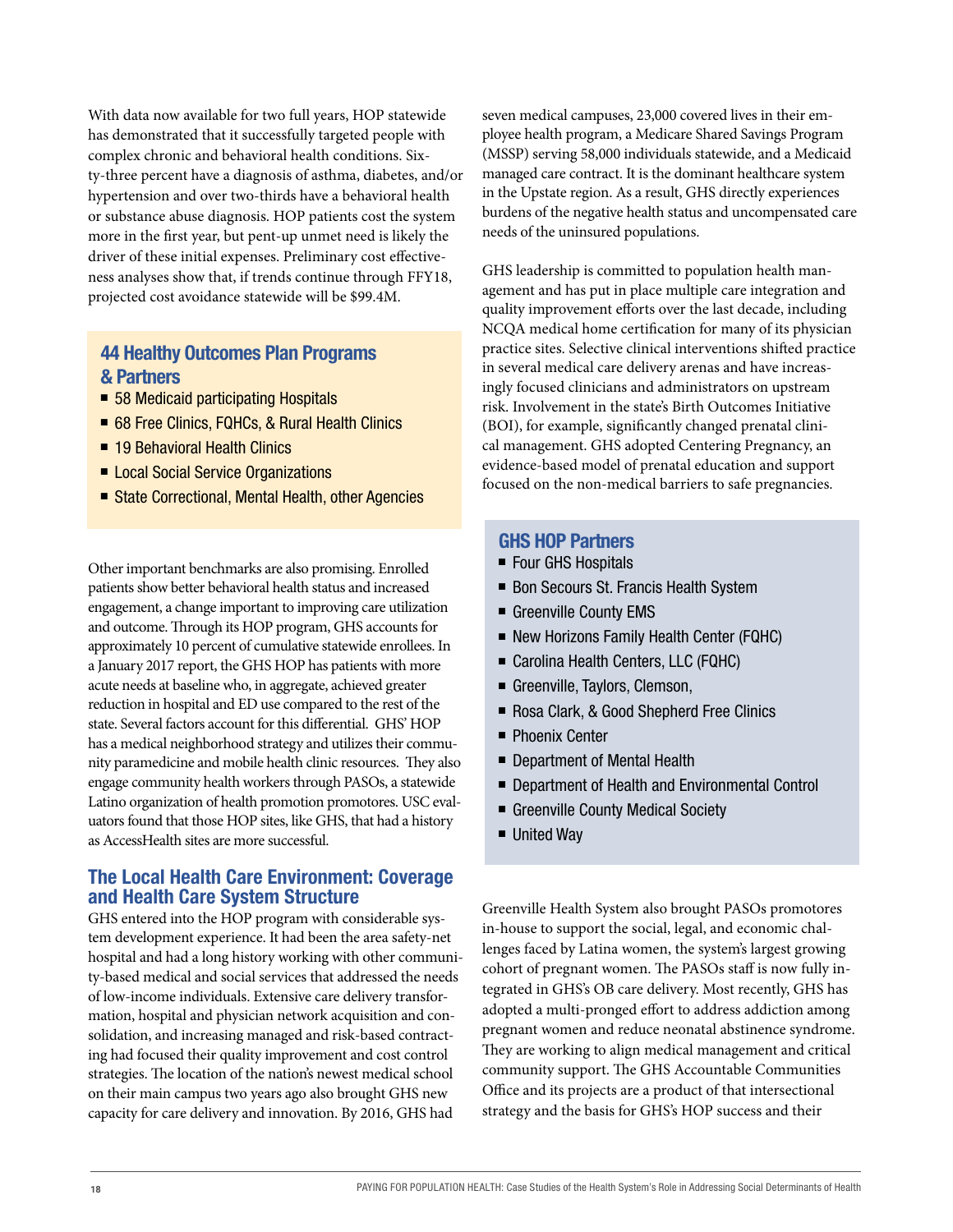ongoing efforts to shape an "ACO for the Uninsured." They are aggressive about testing and measuring interventions as they prepare for future payment environments.

#### Other Enabling Factors: Making a Difference

Two streams of innovation at GHS have built a platform for improving the health of uninsured individuals. Clinical care-oriented population health management successes moved the organization to thinking about community-wide population health. The resulting Accountable Communities Office has built an increasingly diversified portfolio of data-driven, community-based interventions, focused simultaneously on access to care, SDOHs, and the reduction of avoidable ED and hospital use. Beyond the role of population health-focused leadership, there are several unique factors contributing to this evolving story and to Greenville's success in HOP and in its broader uninsured strategy.

- **Strategic State Medicaid Leadership:** The state Medicaid office put in motion a number of unique interventions from 2011 through 2013 that shaped responses to SDOH and negative health outcomes. Forging a collaborative strategy with BCBS and the South Carolina Hospital Association (SCHA), Medicaid prodded providers and hospitals by leveraging reimbursement incentives across payers and systems. Learning collaboratives and other technical support produced knowledgeable partners and improved outcomes. These developments created a favorable environment for HOP that similarly relies on Medicaid incentives to engage hospitals in care and quality improvement for the chronically ill uninsured.
- **Significant Analytic and Technical Support:** The state's investment in the University of South Carolina Institute's Division of Medicaid Policy Research brings tremendous data access, analytic capacity and programmatic support to bear in all the Medicaid-related initiatives, including HOP. With 20 years of experience with the state's Medicaid data and with program expertise regarding low-income populations, the Division functions as an integral part of the conceptualization, benchmarking, quality improvement, and evaluation support as HOP seeks to meet the legislated program goals.
- **A Long History of Philanthropic & Hospital Association Engagement:** For over 100 years, the Duke Endowment has been investing in hospital care for uninsured individuals. AccessHealth is just a recent example of their focus to establish collaborative networks of primary care for this population. Facilitated by the SCHA, the Access-Health model has leveraged philanthropic commitments from the BCBSSC Foundation, United Way, and others. The SCHA commitment to uninsured individuals, and to

community health more broadly, has led them to sponsor the state's free clinic organization as well as the Alliance for a Healthier South Carolina, a cross-sector group focused on improving the state's population health more broadly. In a state with limited health-related resources outside of the hospital systems, SCHA works to build collective impact approaches.

**GHS Investment in Human Resource Development:**  Beyond its many service initiatives, GHS invests in population health by building "non-traditional" health and human workforce participants as well as knowledgeable community leaders. They helped drive community paramedicine and CHW state certification, partnered with local technical and other colleges regarding training for these workers, and engaged medical school and local undergraduate students in health promotion in their PCMNs. In 2014, as part of their Accountable Communities initiative, GHS began its Medical Scholars program, an invitation-only educational program designed to bring local business and community leaders together to learn about the healthcare industry and the challenges of the Upstate populations, seeking ambassadors and contributors to future solutions beyond clinical care.

#### Considering the Future

Despite the remarkable progress, GHS faces considerable challenges moving upstream to deal with the SDOH for those patients who lack insurance. Their effort to support care for uninsured individuals ultimately relies on the incentives of the state, the generosity of volunteer providers, and an unspecified commitment from the hospital to assure access to needed health care. The HOP project is still too early in its implementation to fully understand the relative costs and contributions, as well as the potential viability of an eventual state Medicaid coverage strategy for this population.

Moreover, Medicaid's ongoing commitment to HOP is uncertain, given the program's legislated status and the critical transitions in Medicaid leadership. In fact, last year Medicaid defunded its innovative CHW program. HOP has faced other challenges across the state, some of which Greenville has also experienced. Extending resources to critical social support agencies, as Greenville has with PASOs, has been limited; transparency regarding hospital investments has been difficult to achieve; reliable data transfers between hospitals and community partners and hospitals and the state have been a struggle and are a work in progress. Nonetheless, Greenville Health System – and the state of South Carolina – provide important lessons and important hope for progress in addressing the health and healthcare for the uninsured.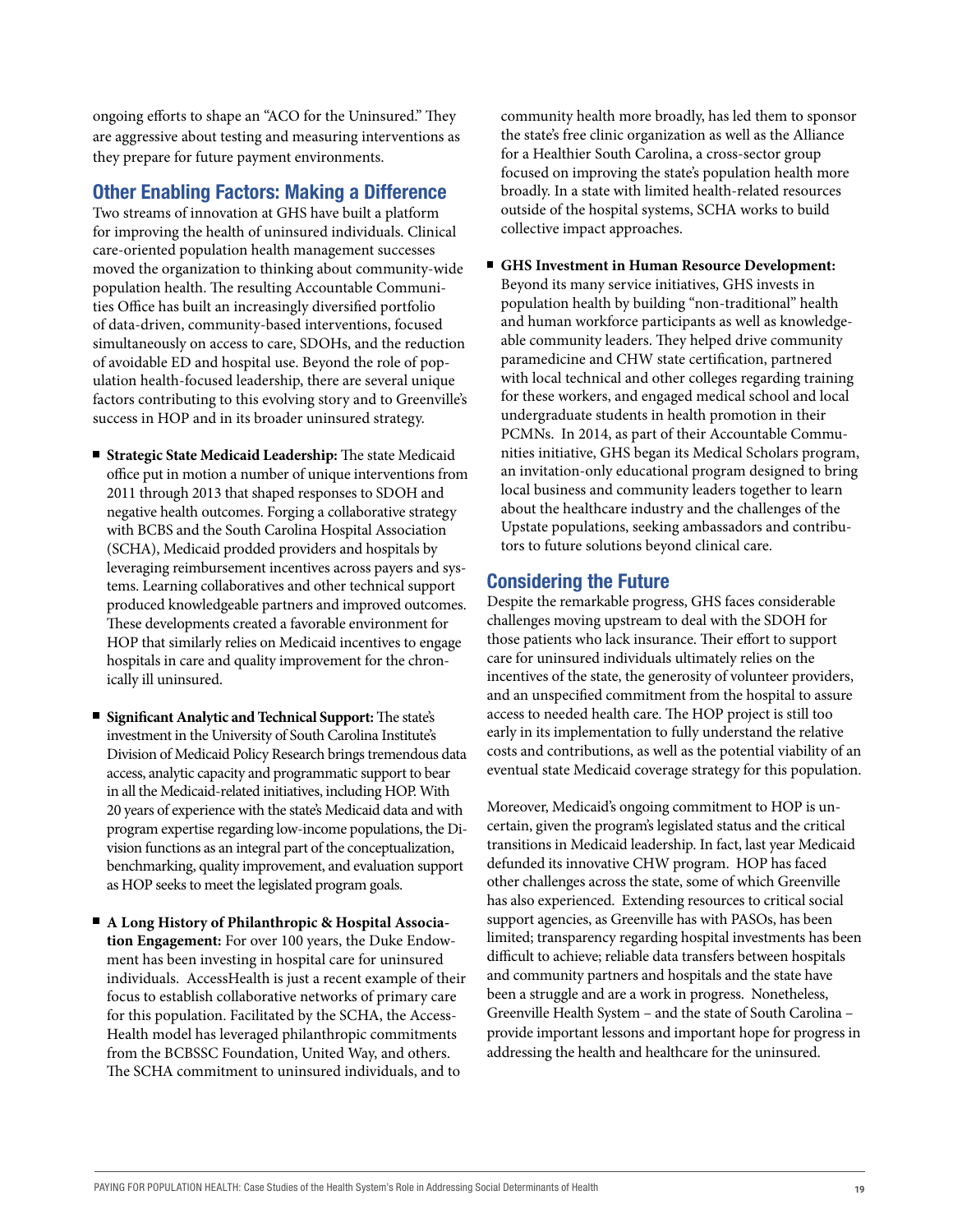### Muskegon, Michigan: Improving Health through Community-Based Care Coordination

#### Mercy Health Muskegon

- Teaching & Community Hospital System
- $\blacksquare$  Four Hospitals serving 5 counties
- Inpatient Discharges: 17,000
- Physicians: 375 in Affinia Health Network (PHO)
- Behavioral Health, Pharmacy, Homecare, Hospice, and Visiting Nurse Services
- Annual Revenue: \$538M

Over the past eight years, Mercy Health Muskegon, and its subsidiary, the Health Project, have demonstrated that community health workers (CHWs) connected to, but situated outside of the medical system, can increase access to care, improve health outcomes, and reduce costs for low-income at risk populations. Through its Pathways programs, CHWs are placed at care coordination agencies in the community and at clinical locations within the hospital system with the goal of addressing social determinants of health and improving access to health care. Referrals come into a central Pathways HUB based at the Health Project and all organizations – those within Mercy Health Muskegon and independent community-based organizations - use the same care coordination software. The Health Project has served multiple populations through the Pathways HUB and its recent success in a Centers for Medicare and Medicaid Services (CMS) demonstration grant has resulted in the Pathways HUB program becoming part of the operating budget of the hospital. The Health Project's rigorous evaluation program has documented improved health outcomes and reduced costs across populations. In addition to Pathways, the Health Project operates multiple programs including cross-sector public health coalitions, health and other benefit enrollment services, and mobile health screening. Its medication assistance program alone serves over 3,000 people annually with more than 8,000 prescriptions. As the community benefits arm of Mercy Health Muskegon, the Health Project also conducts the hospital's Community Health Needs Assessment and supports implementation.

With a \$4M budget and 30 employees, the Health Project has been the community health arm of Mercy Health Muskegon since it was acquired in 2008. As part of a next generation ACO with increasing performance-based payment experience, the hospital anticipates a future where achieving better health outcomes and lower costs will, in

part, rely upon upstream interventions that address social determinants of health. Additionally, as the sole provider of acute and emergency services in a community with a large uninsured population, Mercy Health Muskegon views the Health Project as a means to connecting people to coverage and other charity and social support that can improve primary care utilization and reduce avoidable hospital and emergency department (ED) care.

Since 2000, Mercy Health Muskegon has been part of Trinity Health, a nationwide Catholic hospital system that strives to be an innovator in population health and has directly funded some of the Muskegon efforts. The following sections look at the history of the Health Project, the local health care environment, and factors that have enabled the success of the Pathways HUB program and the Health Project as a whole.

#### History of the Health Project: Coalitions and Community Health Workers

The Health Project was formed in 1992 as a product of the Comprehensive Community Health Models of Michigan (CCHMS), a joint initiative of the W.K. Kellogg Foundation and the Community Foundation for Muskegon County. From the beginning, its advisory board represented key community members, including payers, providers and residents. Its goals of expanding health care access also embraced prevention and health system efficiency, objectives that continue to inspire the Health Project's work. Their cross-sector strategy emphasized the inter-connection of health and human services providers in collaboration with local government, business, and community organizers. Over the years, the Health Project has created multiple program lines and, once acquired by Mercy Health Muskegon, became its community benefits office. Coalition work has helped to frame the Health Project's major initiatives, including the Pathways HUB community health worker projects.

#### Goals of Comprehensive Community Health Models of Michigan

- $\blacksquare$  Establish an inclusive, accountable health care decision-making process;
- $\blacksquare$  Improve health by increasing access to affordable coverage;
- $\blacksquare$  Increase health system efficiency ...that emphasizes health promotion and disease prevention.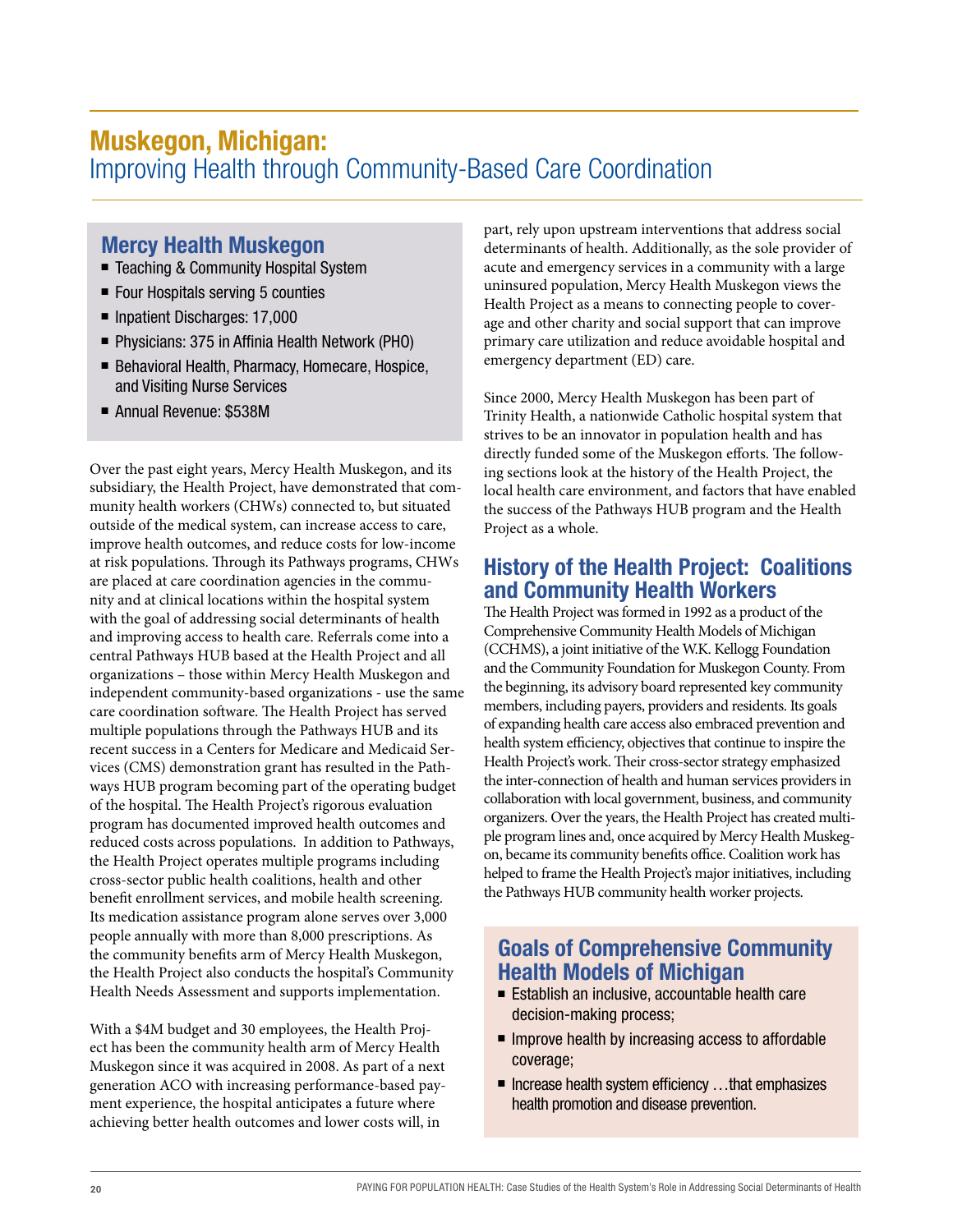#### Coalitions: Tackling Community Health Challenges

Coalitions bring disparate groups together to develop a shared sense of a problem and a common agenda for its resolution. Over 25 years, the Health Project has supported the development of coalitions to tackle seemingly intractable problems, including improvements in health care access, health disparities, homelessness and high rates of substance use among youth. It has incubated 24 separate coalitions and formalized that work in 2002 by hiring a coalitions manager, still with the organization today.

In an environment with limited resources, coalitions play an important role in minimizing duplication of services and efficiently focusing investments. Health Project coalitions use a logic model that requires participants to define the problem and identify root causes and local drivers before developing strategies. They are also required to be trained in the Collective Impact model, a collaborative approach for tackling complex social problems that cross sectors. This approach trains people to develop five conditions that lead to results: a common agenda; shared measurement systems; mutually reinforcing activities; continuous communication; and backbone support organizations.

#### The role of the Health Project's Community Health Workers is to stabilize people *socially* so that they can connect *medically*.

After the failure of national health care reform in the early 1990s, the Health Project started a coalition to improve access to health care that resulted in an affordable health insurance program for the uninsured, called Access Health. Now a separate entity, Access Health has provided coverage to approximately 1,000 people annually in Greater Muskegon through a product for businesses employing low-income workers. Access Health is notable among similar programs around the country for its longevity, its unique "three share" financing model (employer, employee and local government) and its population health management program. In 2014, Access Health was certified as meeting the Affordable Care Act's (ACA) minimum essential coverage requirements for compliance under the individual mandate.

#### Community Health Worker Initiatives

Ten years into its existence the Health Project began piloting programs that use CHWs to connect people to public benefits programs. From 2007 to 2011, the Health Project tested several population-specific programs and partnered with health services researchers to study their impact on health outcomes and cost. Through these early projects, the Health Project refined its approach by identifying which tactics were most effective with different populations. Table 1 below outlines specific projects, target populations, funders, and results.

In 2007, the Health Project adopted the Pathways Community HUB Model developed by Sarah Redding, MD, MPH, with her husband, Mark Redding, MD. The Health Project serves as the HUB, a central point of entry for referrals. Initial screening is conducted and clients are assigned to care coordination either through the Pathways HUB's own CHWs or those employed by collaborating agencies. A standardized assessment of the social determinants of clients' health defines "pathways" through which CHWs guide and support members. Risk scores help prioritize interventions that address diverse issues, including domestic violence, housing instability, food insecurity, and lack of access to transportation. Depending on their focus and skillsets, CHWs are cross-trained on health-related information regarding pregnancy, addiction and mental health, and on health promotion skills including motivational interviewing and the Stanford chronic disease model.

#### Michigan Pathways to Better Health: A Federal Demonstration and an Evolving Strategy

In 2012, the Health Project was prepared to play a leadership role in developing and implementing the CMS Innovation Grant because of the experience it had gained in earlier projects as well as the structure it had established with the adoption of the Pathways HUB model. Led by the Michigan Public Health Institute, the goal of this federal demonstration grant, Pathways to Better Health, has been to increase primary care utilization and decrease emergency department (ED) visits and inpatient admissions by connecting chronically ill Medicaid and Medicare beneficiaries to health care and to other services that address their social determinants of health. The Center for Medicaid and Medicare Innovation (CMMI) funding enabled the Health Project to dramatically expand the reach of its CHWs by hiring more staff and formalizing its network of partner organizations.

CMS funding also supported nursing and social work staff based in the hospital case management department, providing clinical supervision for the CHWs and assuring close coordination with hospital-based care. This "hard-wiring" of the Pathways HUB to the hospital system has been beneficial for both. The hospital gains improved care coordination and the CHWs benefit from understanding their role in helping clients achieve better health. Based on earlier experience, the Health Project designed this initiative as an interim care model. On average, clients become more medically and socially stable after ten months.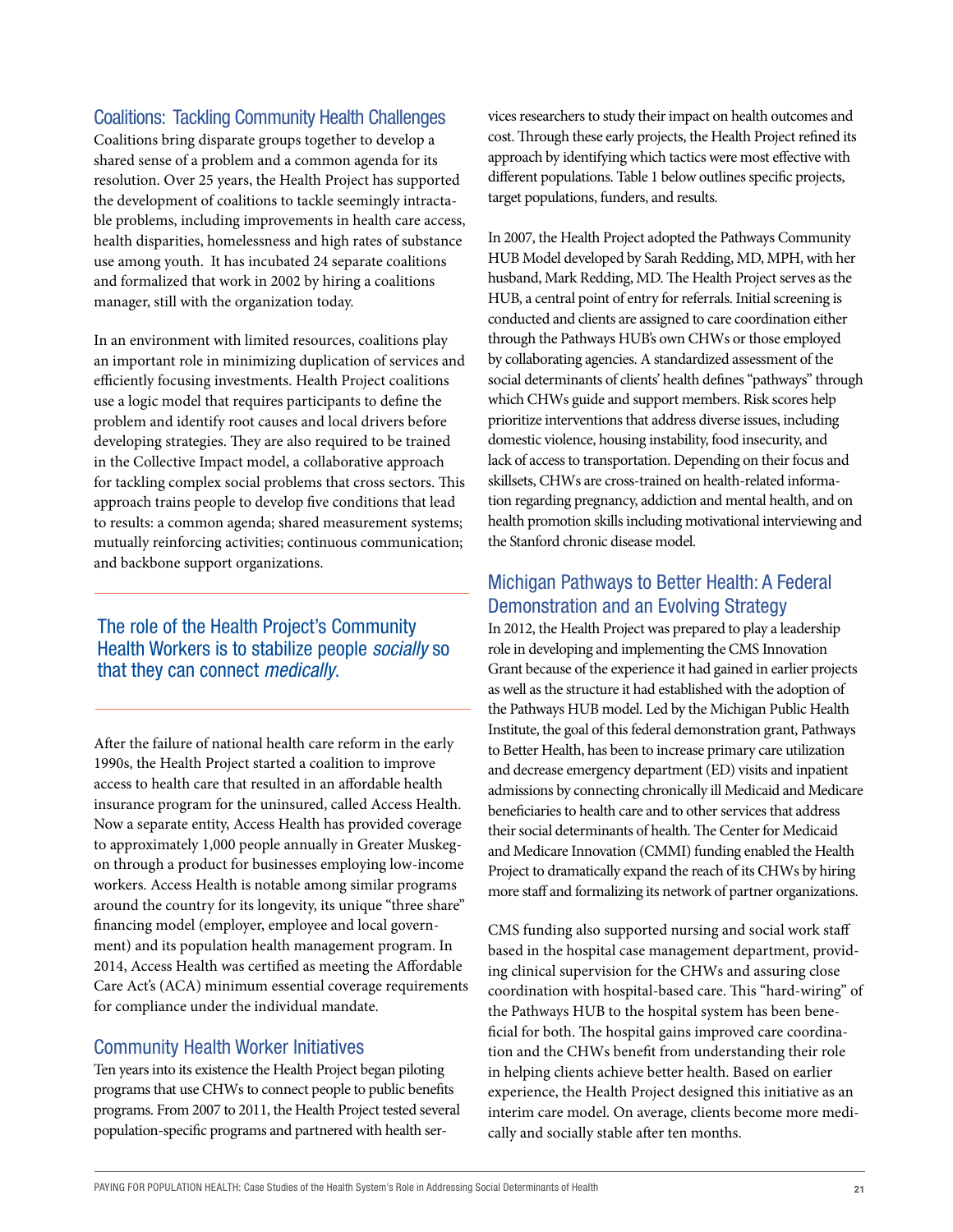| <b>Dates</b> | <b>Who</b>                                                    | Intervention [# served]                                                                                                                                         | <b>Funder</b>                                  | <b>Stated Results</b>                                                                                                                                                            |
|--------------|---------------------------------------------------------------|-----------------------------------------------------------------------------------------------------------------------------------------------------------------|------------------------------------------------|----------------------------------------------------------------------------------------------------------------------------------------------------------------------------------|
| 2007-09      | Hi-risk diabetics                                             | CHWs conduct home visits to<br>educate clients and connect<br>back to office-based primary<br>care [138]                                                        | <b>Blue Cross Blue</b><br>Shield               | HA1C scores for the intervention group<br>lowered by 7% (avg of 7.89 pre-test to<br>7.3 post-test) at 6 months of enrollment<br>and after 2 home visits                          |
| 2007-13      | <b>Medically fragile</b><br>parolees                          | Navigators connect recent<br>parolees with health coverage,<br>a medical home, medications,<br>and help them obtain their prison<br>medical records $[500+]$    | Michigan Dept. of<br>Corrections               | Reduced recidivism from 46% in 2007<br>to less than 22% in 2012 for 2-year<br>parolees (AHRQ)                                                                                    |
| 2011-15      | Hi-risk pregnant<br>women                                     | CHWs support clients in the<br>community with basic needs<br>(housing, food), connection to<br>pre-natal care, and education on<br>birth and newborn care [150] | March of Dimes,<br><b>Trinity Call to Care</b> | Reduction in low birthweight babies<br>and fewer infant health issues at birth;<br>mothers in program less costly than<br>average Medicaid mother despite higher<br>risk factors |
| 2012-16      | <b>Chronically ill</b><br>(Medicaid or<br>Medicare enrollees) | CHWs connect patients to<br>primary care and to services that<br>address social determinants of<br>health $[5,700+]$                                            | <b>CMS Innovation</b><br>Grant                 | Official CMS results not available until<br>July 2017 although early data suggests<br>reductions in ED visits and hospital<br>re-admissions                                      |

#### TABLE 1: The Health Project's Community Health Worker Programs and Results

#### Pathways to Better Health CMMI Partners

- Mercy Health Muskegon
- Senior Resources of West Michigan
- Hackley Community Care (FQHC)
- Every Woman's Place (Domestic violence org)
- Affinia Health Network (PHO)
- Mission for Area People (Anti-poverty org)
- Community enCompass (Housing agency)

Through the grant, the Health Project was also able to further adapt the SDOH assessment tool and the data platform on which it sits, improving both referral patterns and analytic capacity regarding client risks, service utilization, and health and social status outcomes. Additionally, close collaboration with Trinity Health has led to the development of an electronic system that facilitates the sharing of Pathways client information with patient electronic health records, building improved communication between clinical providers and the Pathways HUB. When the CMS grant ended last year, Mercy Health Muskegon recognized early indicators of the project's success with some of its most difficult patients and decided to support the Pathways HUB's continuation as part of its operating budget.

Now, the Health Project have CHWs based at nine locations – five community-based Care Coordination Agencies and four clinical settings within Mercy Health Muskegon. Pathways to Better Health is now one of the Health Project's four care coordination programs, which also includes Pathways to a Healthy Pregnancy, Pathways to Re-Entry, and Pathways to a Healthy Future, the most recent being a youth-oriented strategy. Since 2013, Pathways has referred 6,000 individuals with between 1,200 and 1,500 individuals now served annually through the Pathways HUB.

#### The Local and State Health Care Environment: Coverage, Health System Structure and Payment

#### Coverage

The Muskegon area has suffered from high un-insurance rates, poverty and poor health outcomes. As of 2015, around eight percent of Michigan's non-elderly adult population was uninsured. In contrast, the three immediate counties served by the Health Project (Muskegon, Oceana and Newaygo) have un-insured rates ranging from 14 to 19 percent. In 2014, Michigan expanded its Medicaid program through an 1115 Waiver covering an additional 605,000 people, with the vast majority being adults below 138 percent of the federal poverty level. In 2012, Michigan was ranked the 37th healthiest state in the nation with the three counties surrounding Muskegon ranked 65, 60 and 67 out of 82 in the state. Muskegon County, with the highest population of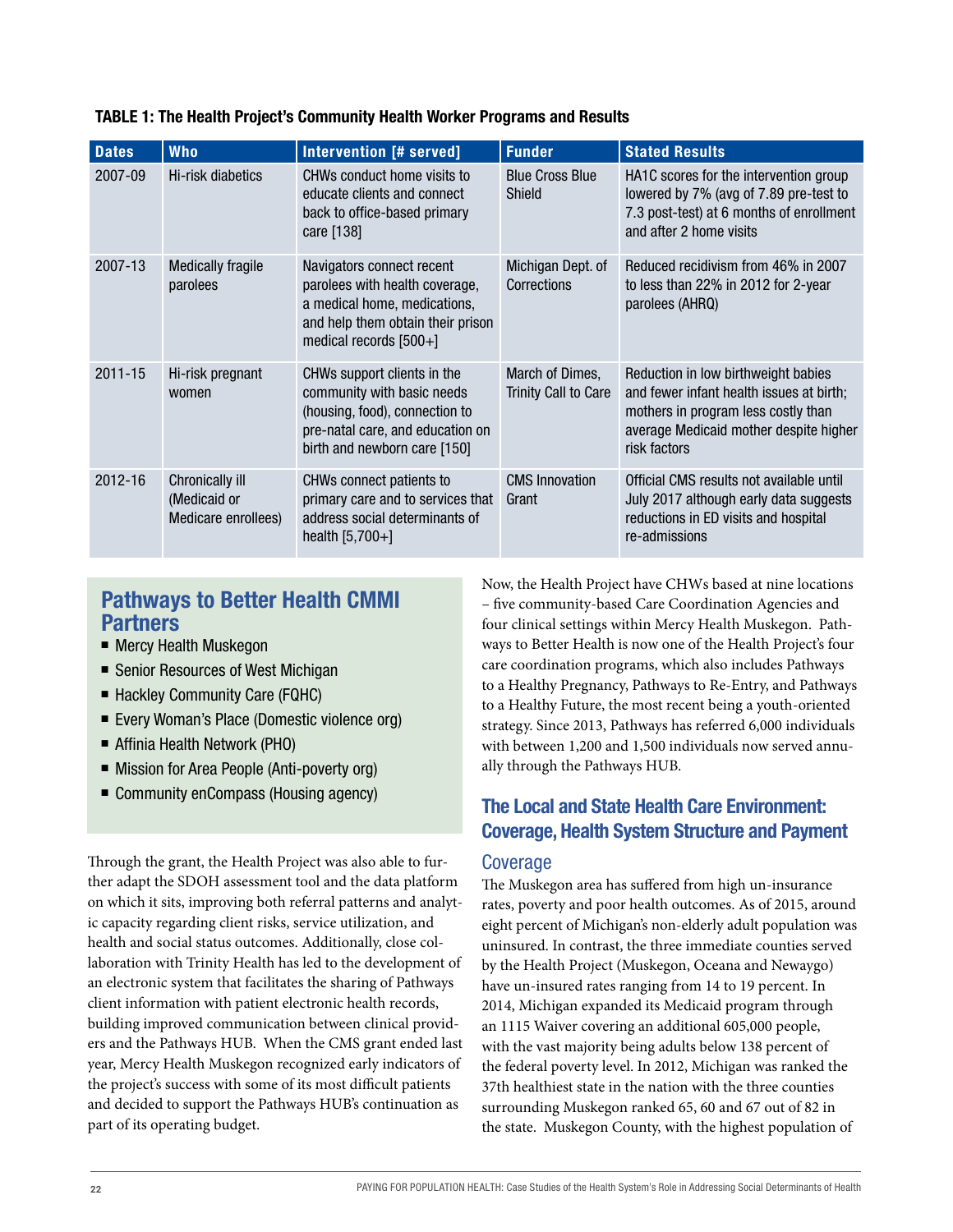these, ranked lowest in the state regarding numerous health indicators: smoking; obesity; physical inactivity; drinking; sexually transmitted infections; and teen birth rates.

#### Health Care System Structure

In 2008, Mercy General Health Partners and Hackley Health System merged to form Mercy Health Muskegon, making it the only acute and emergency services provider in the Lakeshore area. As a single, consolidated entity, Mercy Health Muskegon has been able to dramatically reduce its inpatient footprint. In 1995, there were 800 licensed inpatient beds in Muskegon. However, the hospital projects it will have only 270 by 2019. Having made its most costly operations more efficient, Mercy can focus on prevention efforts, such as those identified in its 2016 Community Health Needs Assessment: increasing the supply of primary care and behavioral health providers, developing better non-urgent medical transportation for people living outside the urban center, and connecting people to health and social services resources.

If someone were to ask me how to replicate this, I would say first, merge all hospitals so that there is no local competition. Second, merge the physicians so they are not competing. Third, create a Health Project.

*– Hospital Executive*

#### Payment and Financing

Although most of its reimbursements are still on a Fee-for-Service basis, both Mercy Health Muskegon and its physicians' organization, Affinia Health Network, participate in some value-based reimbursement models including the Medicare Shared Savings Program and risk-based contracts with Blue Cross Blue Shield of Michigan. The hospital and physicians' organization have taken initial steps to respond to anticipated payment reform, purchasing a patient registry and building in more clinic-based care coordination as well as becoming a Next Generation ACO. In addition, changes are occurring at the state level to support these upstream efforts. The Michigan Department of Health and Human Services is developing a Medicaid Shared Savings Program. This initiative is one of many programs that are part of the Department's five-year strategic plan, the Blueprint for Health Innovation, focused on testing payment and delivery reform approaches. With funding from the CMS State Innovation Model (SIM) program, the state is rolling out this plan in five regions, including Muskegon.

The Health Project's successes in bridging community and clinical interventions have positioned it to serve as the backbone organization for their region's test initiatives. That role

includes convening partners to address community health needs, creating linkages between health care and community organizations that are addressing social determinants of health, and increasing the number of people enrolled in patient centered medical homes (PCMHs).

#### An Acquisition, Alignment and Investment: Transforming a Community Partner

Shortly after Mercy Health Muskegon became the community's sole hospital system, it acquired the Health Project. While the Health Project had been successful in obtaining program-based funding, it struggled to find support for its general operations. Although the hospital had always worked with and supported the Health Project, under one corporate umbrella, the Health Project and Mercy Health Muskegon found even more concrete ways to align their work. The Mercy Health System is learning how to better solve problems with community members, and the Health Project has reliable connections to the health care resources its clients and coalitions need. This collaboration has also resulted in additional unexpected benefits for both partners. For example, the Health Project works with the hospital's financial services department to find patients on its "bad debt list" who are eligible for Medicaid, Access Health or charity care. At the same time, for insured patients who are part of the health system's risk-based contracts, any savings the Health Project achieves by better supporting appropriate care use accrues directly to Mercy Health Muskegon as the sole hospital and ED in town.

#### Other Enabling Factors: Incentivizing Systems to Invest

Hospital consolidation, adoption of clinical population health strategies, ongoing levels of un-insurance and poor health outcomes, and increasing alternative payment arrangements are all factors that have contributed to Mercy Health's investment in the Health Project Pathways. Other enabling factors are the strong mission of the hospital, a commitment to evaluation and quality improvement, and a local culture rich in social capital (i.e., social cohesion, interdependency, creativity).

**Mission as Strategy:** For Mercy Health, and its corporate parent, Trinity Health, mission is about both history and market distinction. Commitment to the poor, justice, stewardship, and integrity are core values that were foundational and continue to shape their care delivery and community collaborations. Trinity's mission shaped Mercy Health's decision to acquire the Health Project to support its growth and development. A Catholic health care delivery system now located in 22 states, Trinity invests in local efforts that it believes can be transformative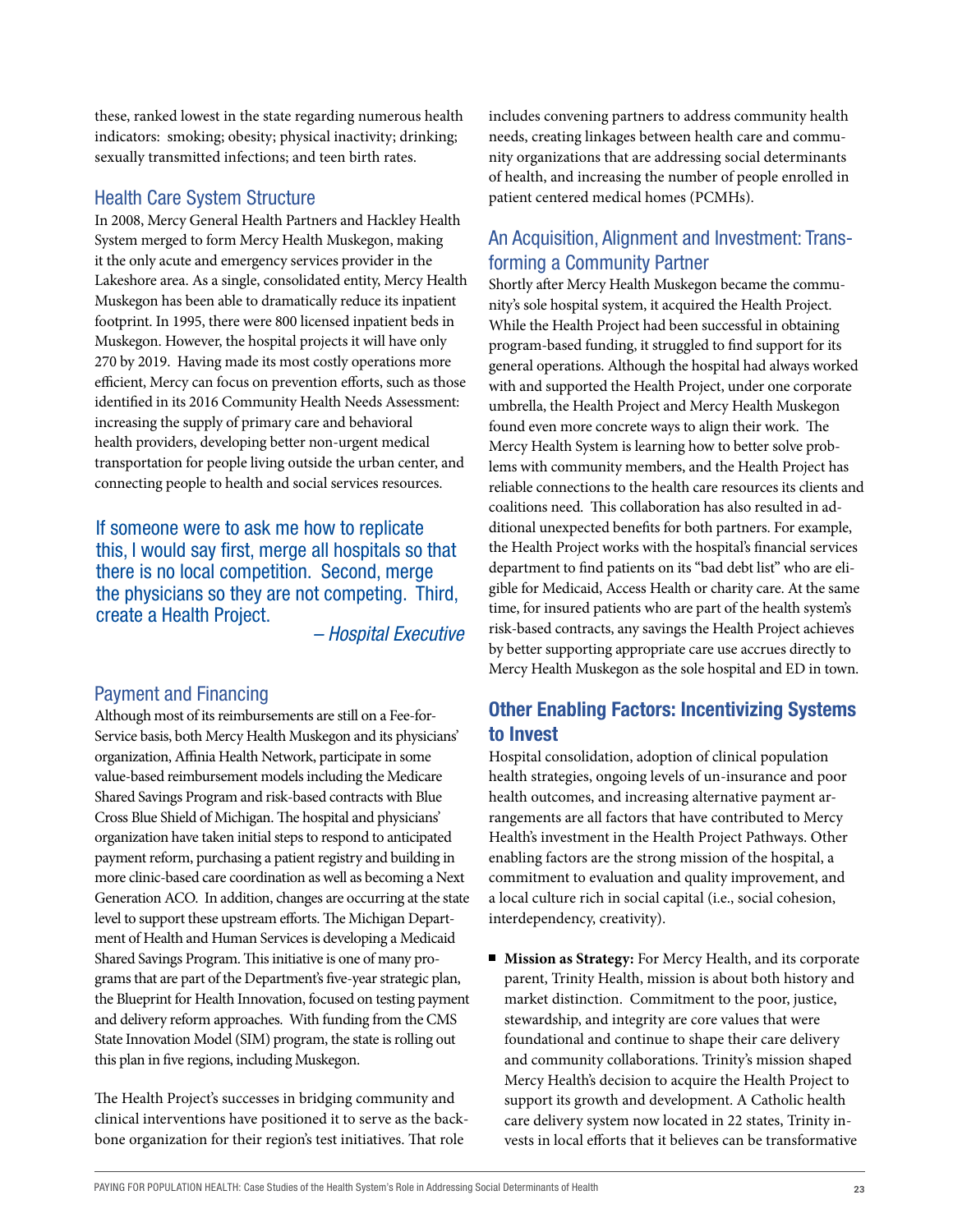elsewhere in its system. Helping to finance the acquisition of the Health Project, Trinity is now implementing the Pathways strategy across other sites. The simultaneous focus on social determinants, improved health care use and outcomes, and efficient use of resources aligns with Trinity's population health goals.

**Commitment to Evaluation and Quality Improvement:** The Health Project has consistently applied logic models and evaluation strategies to its activities. Even before becoming a part of Mercy Health, the Health Project engaged evaluators to assess the health and other impacts of their programs. They also have been committed to quality improvement, engaging early on in the national Pathways learning community. Integrating into the Mercy system has enhanced their focus on demonstrating returns on the hospital investments in cost avoidance, savings where possible, and the improved health outcomes that will be the expectation of future payment models.

#### A Hospital Builds Pathways to Health

The hospital's continued support for the Health Project and its coalitions is a recognition that sometimes a hospital needs to look beyond its own walls for solutions to its biggest challenges.

Local culture rich in social capital: The existence of the Health Project itself, a sophisticated, innovative, data-driven, and results-oriented organization, is unusual in a community of Muskegon's size and is enabled by an environment rich in social capital. Muskegon is noted for its history of proactive government support for cross-sector cooperative initiatives. It is a city focused on engaged problem solving, including in health. As one Health Project researcher noted, "Don't underestimate the importance of the remarkable civil society – and social capital – in that county." The Health Project is a product of that history.

#### Considering the Future

The breadth of activities the Health Project undertakes through Pathways continues to expand. They have just completed year one of a Trinity-financed care transitions project for seniors with promising early data. They have

recently embarked on a new Pathways initiative: Pathways to a Healthy Future focused on youth aged 12-18 in an effort to address behavioral risk factors. Their data-sharing platforms have improved communications with clinical settings. Mutual respect and collaborative approaches are at the core of the Health Project and its health and social systems relationships. Nonetheless, challenges exist, including:

- Improvements to the interface of the community-based care coordination with clinic-based care delivery and population health management;
- $\blacksquare$  Culture change within the hospital and outpatient settings to assure trust in these care extenders in the community;
- $\blacksquare$  New skill development within the Pathways HUB staff and CHWs;
- Even more effective linkages between community and clinical resources as the Health Project moves into its backbone role for the regional initiatives; and
- $\blacksquare$  Improved integration of the Health Project's data systems with the hospital and physician organization's patient registry software.

Finding reliable, long-term funding streams to support CHWs is still a work in progress. Expanded Pathways require resources beyond those currently provided through hospital operations and community benefits. Hospital executives have approached the state and Medicaid managed care plans regarding fee-for-service (FFS) reimbursement for CHW services. SIM implementation temporarily stopped progress in this arena. FFS payments for CHWs will help to support the Health Project's workforce but will not provide the hospital system with the flexibility and reliability needed to invest in an array of population health programs.

#### Why Invest in Upstream Investments?

"It's a sinkhole – you could pour money into upstream investments. We need to be thoughtful and careful about what's going to create change. Everything we do has a medical context. We'd like to prevent crime but we are providers of health care services."

– Hospital Executive